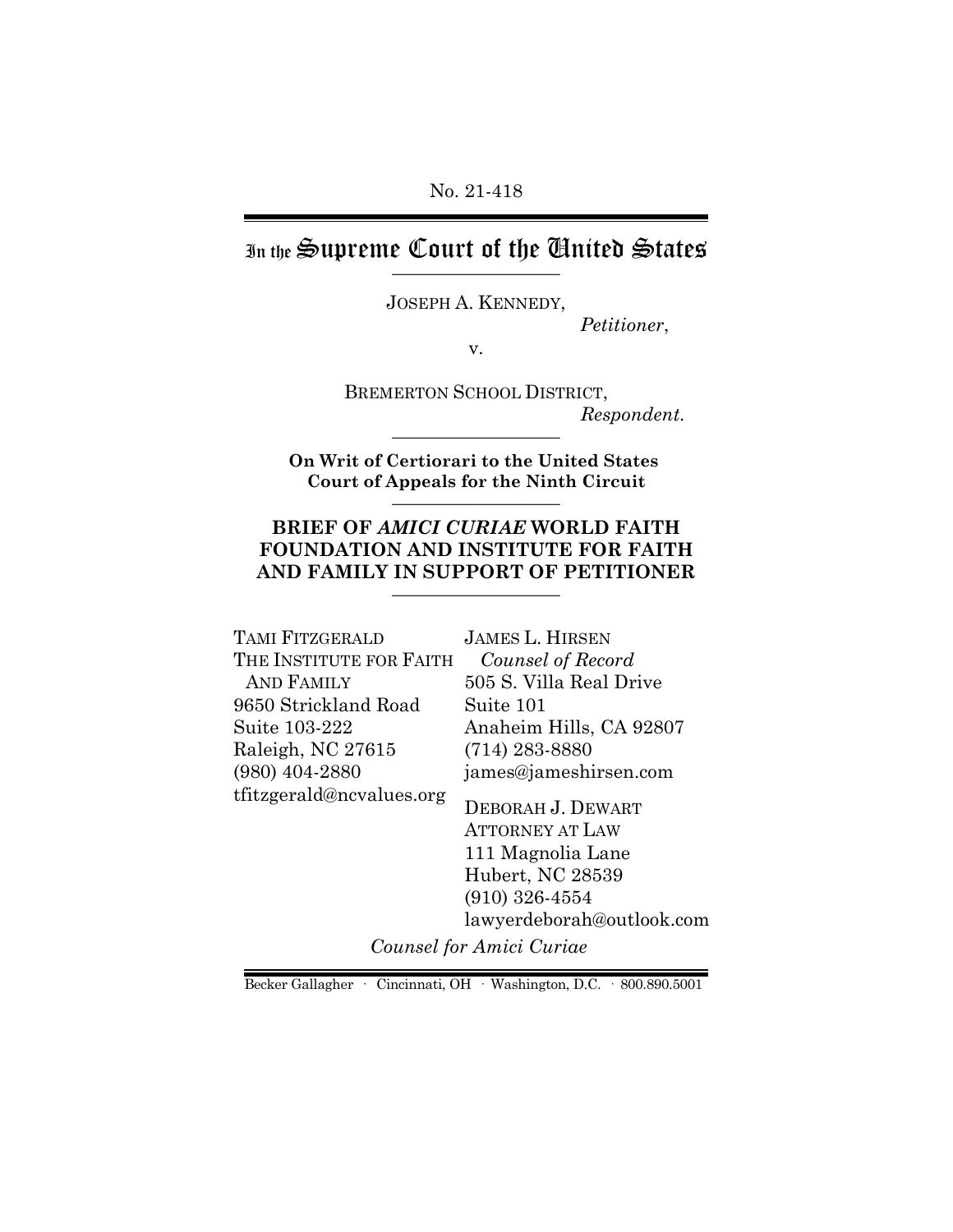# **TABLE OF CONTENTS**

|     | INTRODUCTION AND SUMMARY OF                                                                                                                                                                                            |
|-----|------------------------------------------------------------------------------------------------------------------------------------------------------------------------------------------------------------------------|
|     |                                                                                                                                                                                                                        |
| I.  | COACH KENNEDY PRAYS AS<br>AN<br><i>INDIVIDUAL</i> EXERCISING<br><b>HIS</b><br>INDIVIDUAL RIGHTS TO SPEECH AND<br>EXERCISE-NOT AS<br>FREE<br>$\mathbf{A}$<br>GOVERNMENT EMPLOYEE SPEAKING<br>FOR THE SCHOOL DISTRICT  3 |
|     | A. Government employees are citizens-not                                                                                                                                                                               |
|     | B. When a government employee exercises<br>his liberty to pray, his words do not                                                                                                                                       |
|     | C. Prayer is not within the scope of<br>Kennedy's job duties as a football coach 9                                                                                                                                     |
| II. | THE GOVERNMENT IS NOT REQUIRED<br>TO BANISH RELIGION FROM PUBLIC<br>GENERALLY OR PUBLIC<br>LIFE<br>EDUCATION SPECIFICALLY  11                                                                                          |
|     | A. Public school students are entitled to a<br>truthful presentation of American history,<br>including its religious roots 12                                                                                          |
|     | B. Respect for the religious practices of<br>others is a fundamental civic virtue that<br>public schools can and should cultivate. 14                                                                                  |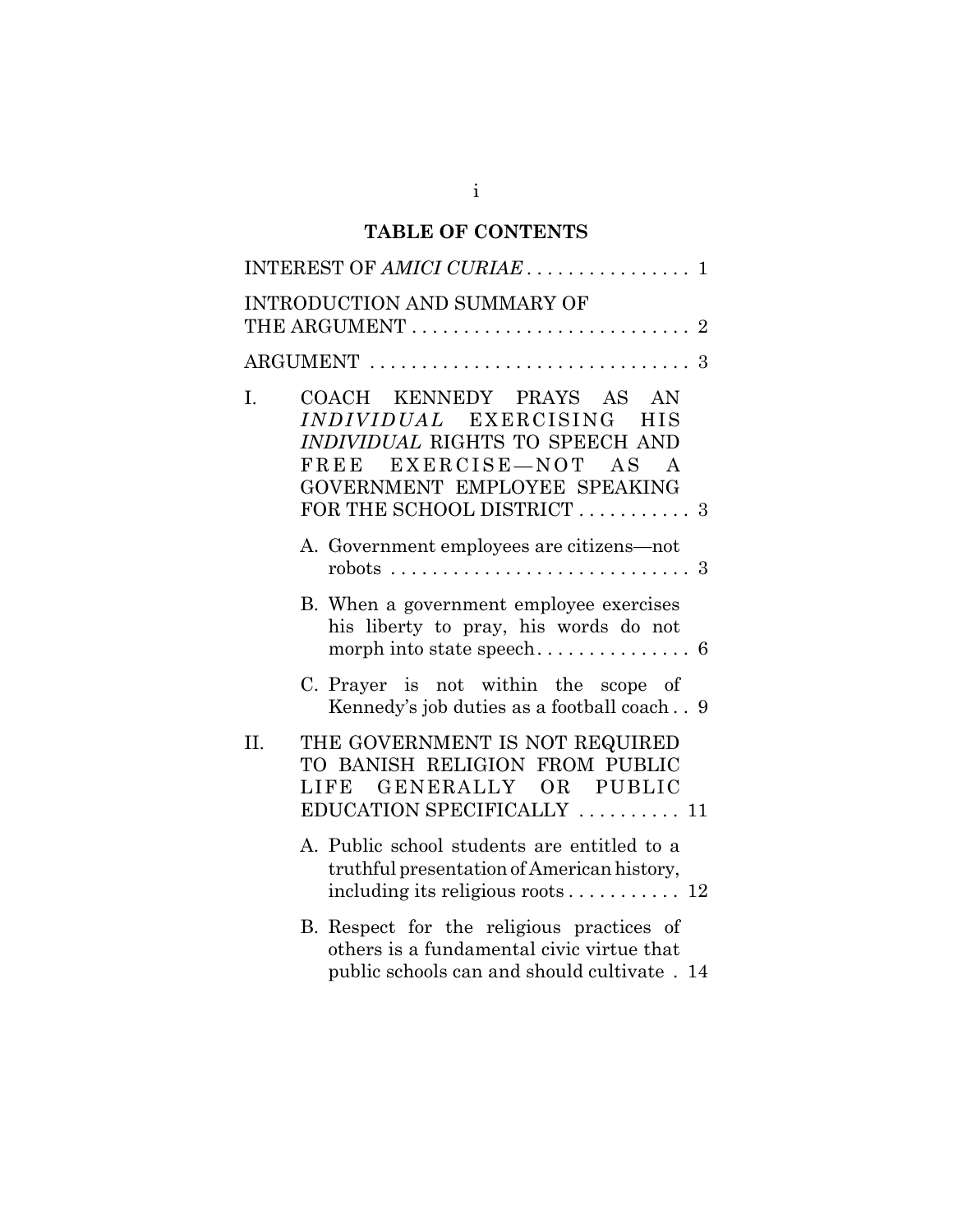|      | C. Coercion is required for an Establishment<br>Clause violation  17                                                                                                                          |
|------|-----------------------------------------------------------------------------------------------------------------------------------------------------------------------------------------------|
|      | D. Student observation of prayer is not<br>tantamount to coercion  19                                                                                                                         |
| III. | THE NINTH CIRCUIT PITS THE<br>ESTABLISHMENT CLAUSE AGAINST<br>THE FREE EXERCISE CLAUSE,<br>CREATING TENSION WHERE NONE<br>EXISTS $\ldots \ldots \ldots \ldots \ldots \ldots \ldots \ldots 21$ |
|      | A. The Establishment Clause does not<br>justify a government employer's denial<br>of an employee's First Amendment<br>$freedoms \ldots \ldots \ldots \ldots \ldots \ldots \ldots 23$          |
|      | B. The First Amendment guarantees<br>heightened protection for religion, not                                                                                                                  |
|      | C. This case lacks the <i>state</i> action required<br>for an Establishment Clause violation 25                                                                                               |
|      | D. No reasonable observer would attribute<br>Kennedy's prayer to the School District. 26                                                                                                      |
| IV.  | COACH KENNEDY'S RIGHT TO PRAY<br>BE AFFIRMED WHEN<br>MUST<br>CONSIDERED AGAINST THE BACKDROP<br>OF AMERICAN HISTORY 29                                                                        |
|      |                                                                                                                                                                                               |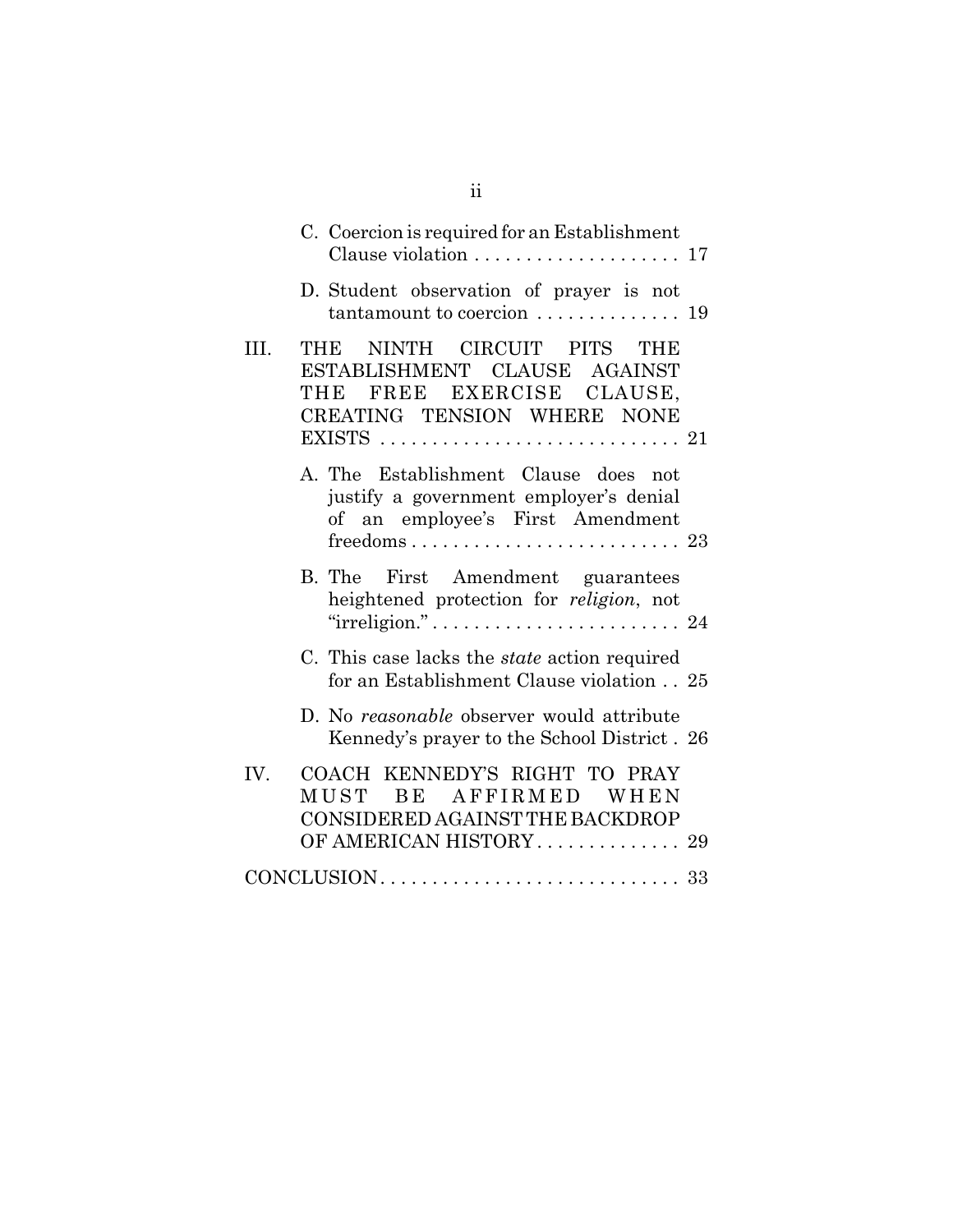### **TABLE OF AUTHORITIES CASES**

| American Jewish Congress v. City of Chicago,<br>827 F.2d 120 (7th Cir. 1987). 8             |
|---------------------------------------------------------------------------------------------|
| Am. Legion v. Am. Humanist Ass'n,<br>139 S. Ct. 2067 (2019). passim                         |
| Bd. of Educ., Island Trees Union Free Sch. Dist. v.<br><i>Pico</i> , 457 U.S. 853 (1982) 16 |
| Bd. of Ed. of Westside v. Mergens,                                                          |
| Branti v. Finkel,                                                                           |
| Cantwell v. Connecticut,                                                                    |
| Capitol Square Review & Advisory Bd. v. Pinette,                                            |
| Coles ex rel. Coles v. Cleveland Bd. of Educ.,                                              |
| Connick v. Myers,                                                                           |
| Corporation of the Presiding Bishop v. Amos,                                                |
| County of Allegheny v. ACLU,                                                                |
| Diamond v. Charles,                                                                         |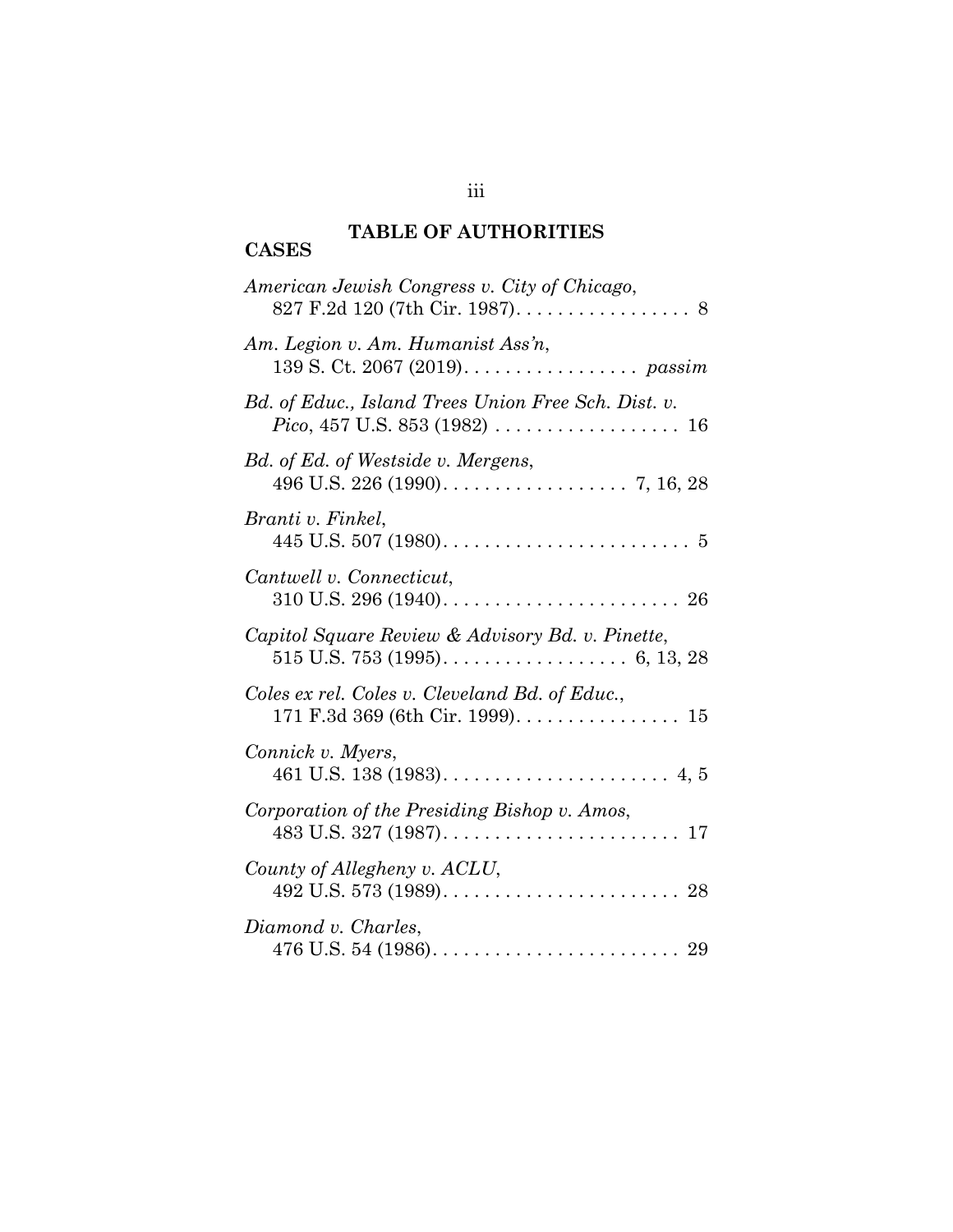| Elk Grove Unified School District v. Newdow,                                                                   |
|----------------------------------------------------------------------------------------------------------------|
| Engel v. Vitale,                                                                                               |
| Epperson v. Arkansas,                                                                                          |
| Garcetti v. Ceballos,<br>547 U.S. 410 (2006). $\ldots \ldots \ldots \ldots \ldots$ passim                      |
| Givhan v. W. Line Consol. Sch. Dist.,                                                                          |
| Good News Club v. Milford Cent. Sch.,                                                                          |
| Griswold v. Connecticut,                                                                                       |
| Healy v. James,                                                                                                |
| Johnson v. Poway Unified Sch. Dist.,<br>658 F.3d 954 (9th Cir. 2011). $\dots \dots \dots \dots \dots \dots$ 16 |
| Kennedy v. Bremerton Sch. Dist. (Kennedy I),                                                                   |
| Kennedy v. Bremerton Sch. Dist. (Kennedy II),                                                                  |
| Kennedy v. Bremerton Sch. Dist. (Kennedy III),                                                                 |
| Kennedy v. Bremerton Sch. Dist. (Kennedy IV),                                                                  |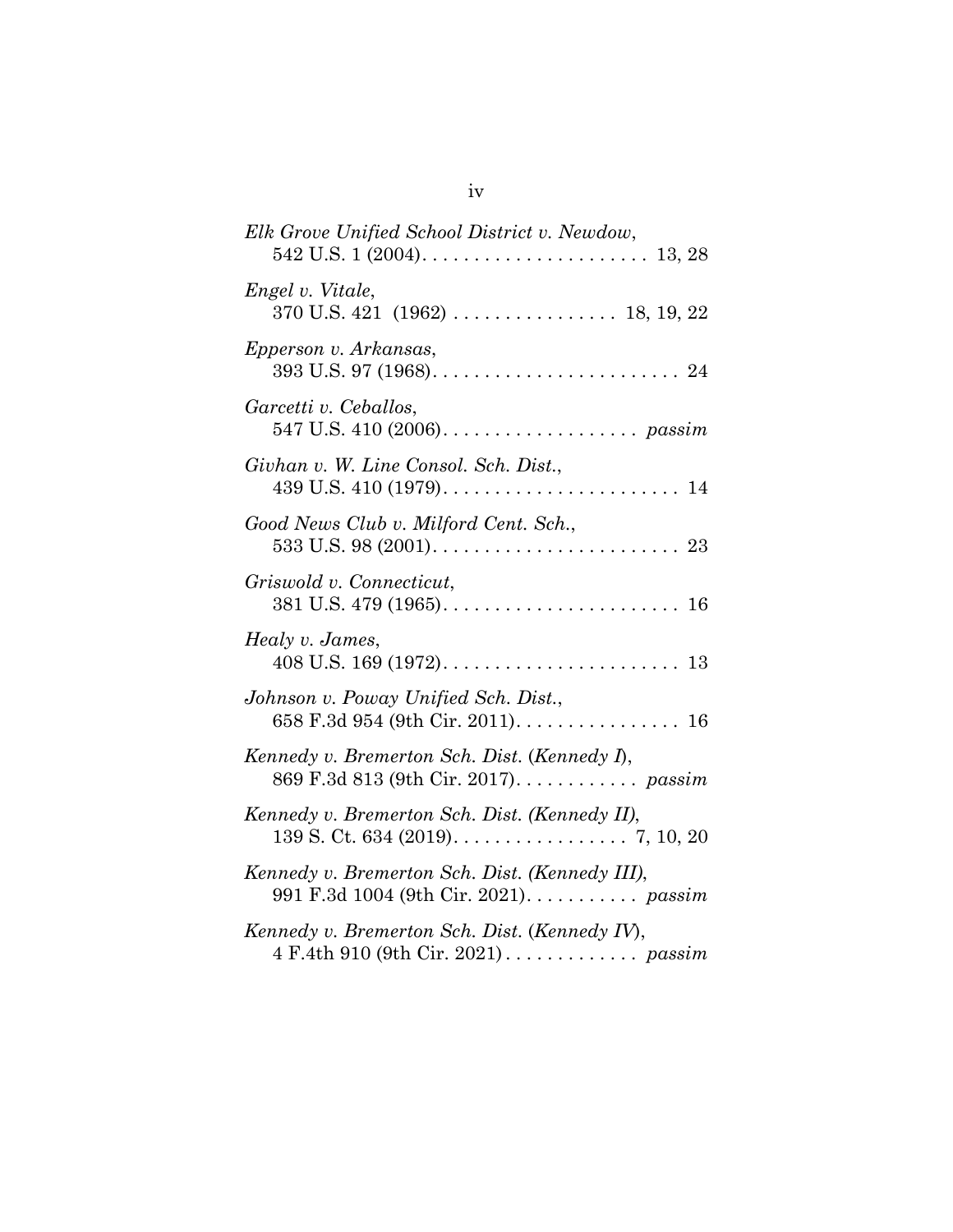v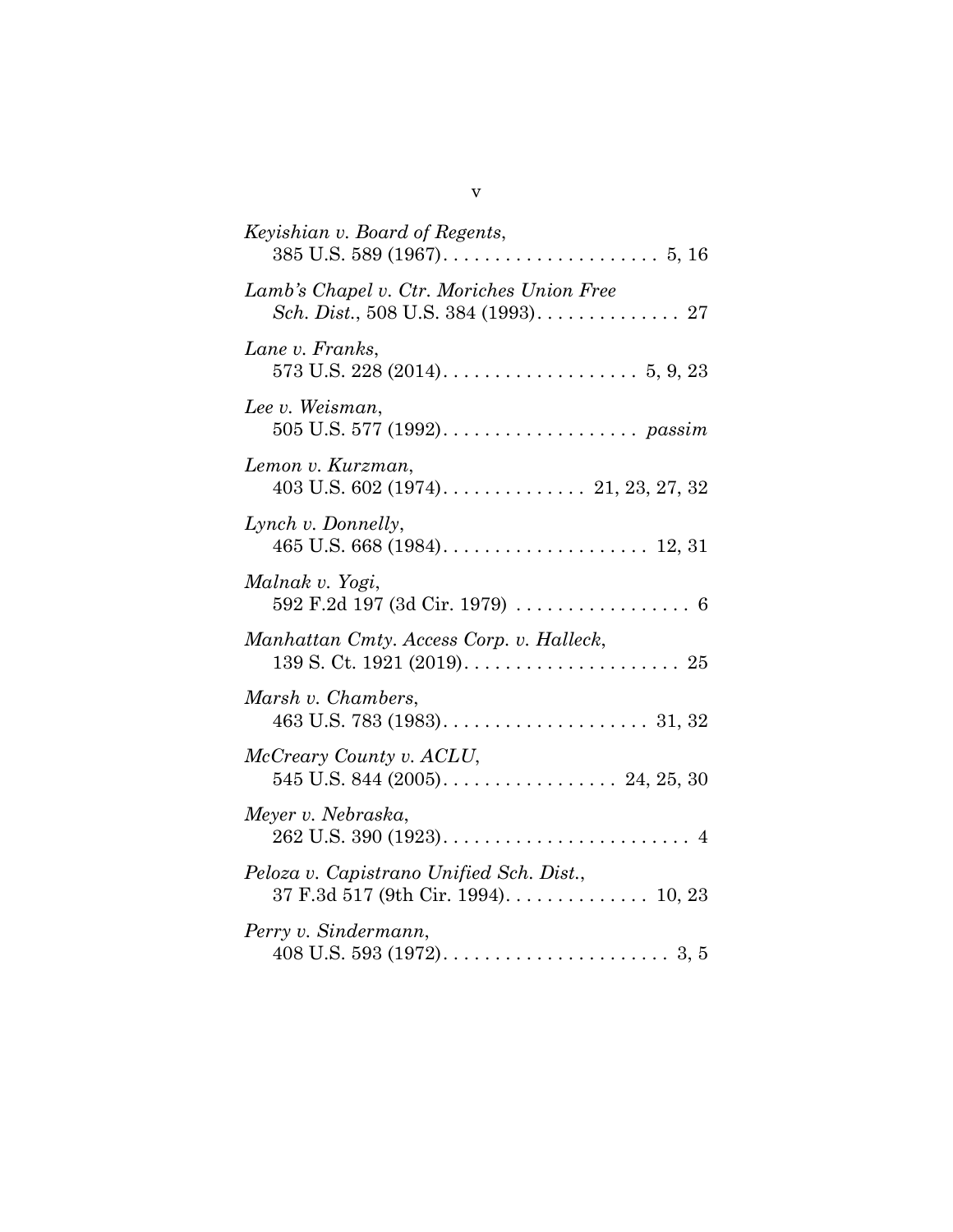| Pickering v. Bd. of Educ.,                                                                             |
|--------------------------------------------------------------------------------------------------------|
| Pleasant Grove City v. Summum,                                                                         |
| Salazar v. Buono,<br>559 U.S. 700 (2010). $\ldots \ldots \ldots \ldots \ldots \ldots \ldots \ldots 12$ |
| Santa Fe Indep. Sch. Dist. v. Doe,                                                                     |
| Sch. Dist. of Abington Twp., Pa. v. Schempp,                                                           |
| Shelton v. Tucker,                                                                                     |
| Terrett v. Taylor,                                                                                     |
| Tinker v. Des Moines Indep. Cmty. Sch. Dist.,                                                          |
| Town of Greece v. Galloway,                                                                            |
| Van Orden v. Perry,                                                                                    |
| Wallace v. Jaffree,                                                                                    |
| W. Va. State Bd. of Educ. v. Barnette,                                                                 |
| Widmar v. Vincent,                                                                                     |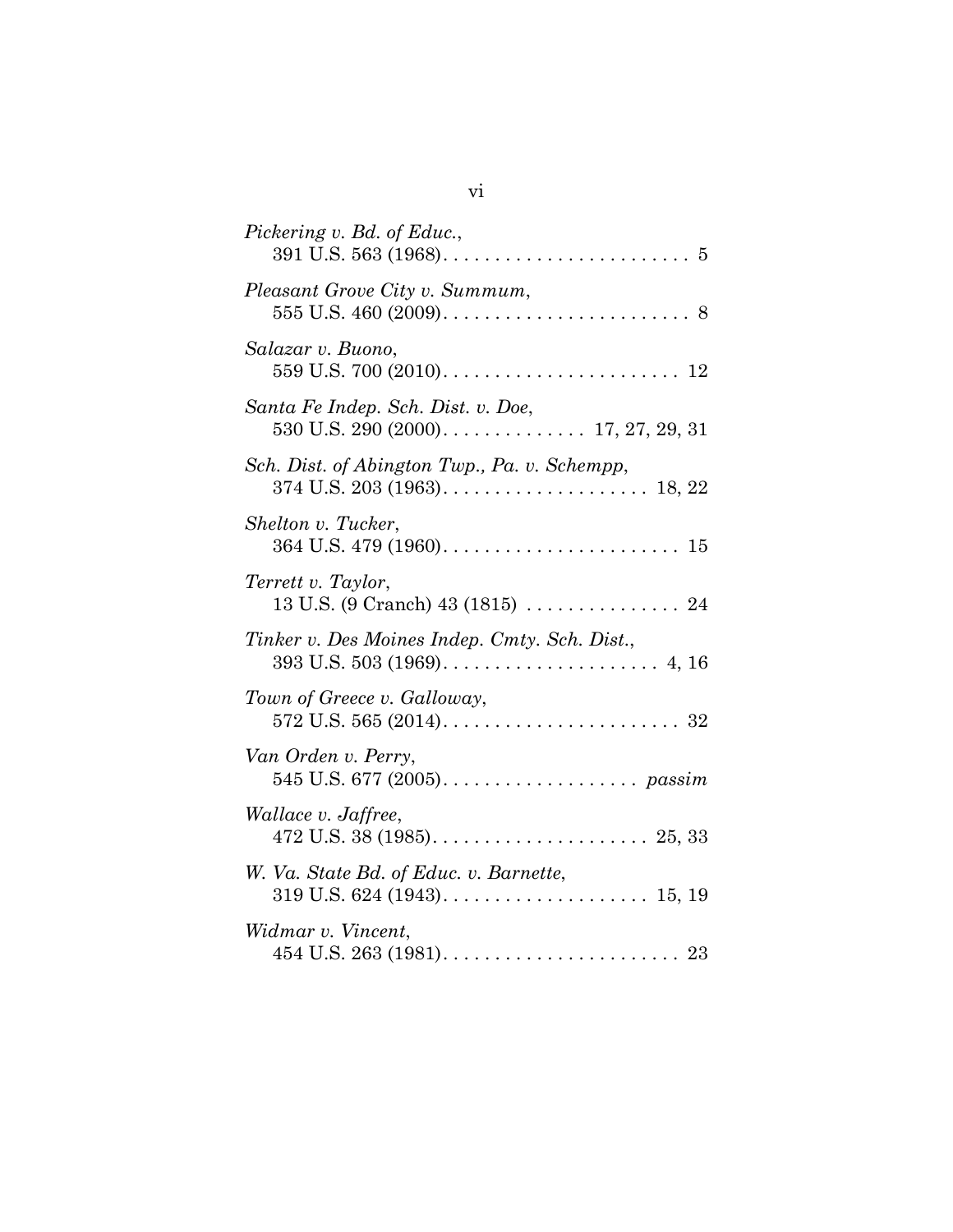| m. | o m |  |
|----|-----|--|
|    |     |  |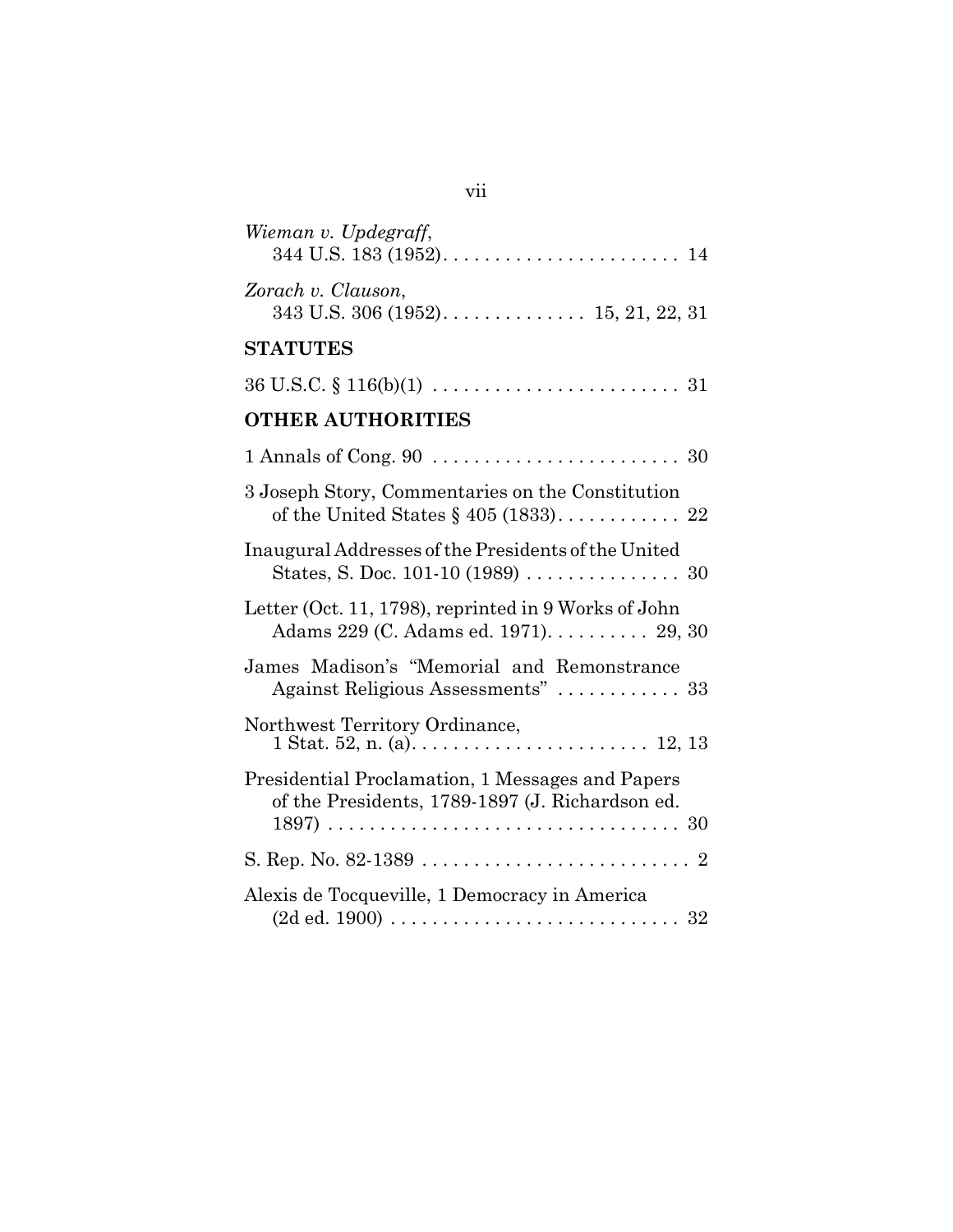# Joseph P. Viteritti, *Blaine's Wake: School Choice, the First Amendment, and State Constitutional Law*, 21 Harv. J. L. & Pub. Pol'y 657 (1998) . . . 32

# viii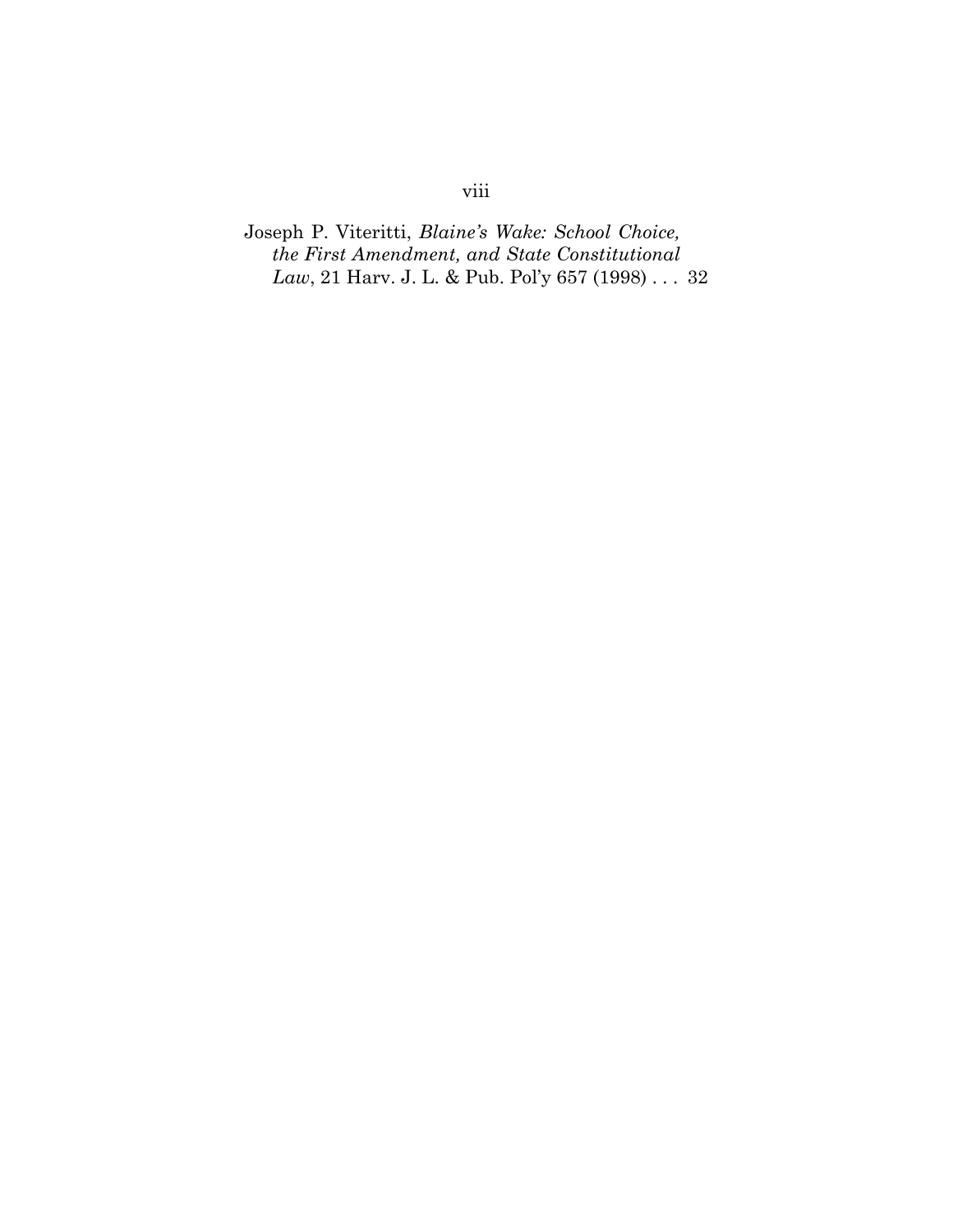#### **INTEREST OF** *AMICI CURIAE*<sup>1</sup>

*Amici curiae* respectfully urge this Court to reverse the decision of the Ninth Circuit.

World Faith Foundation is a California non-profit, tax-exempt corporation established to preserve and defend the customs, beliefs, values, and practices of religious faith, as guaranteed by the First Amendment, through education, legal advocacy, and other means. WFF's founder is James L. Hirsen, professor of law at Trinity Law School and Biola University in Southern California and author of New York Times bestseller, *Tales from the Left Coast*, and *Hollywood Nation*. Mr. Hirsen is a frequent media commentator who has taught law school courses on constitutional law. Cocounsel Deborah J. Dewart is the author of *Death of a Christian Nation* (2010) and holds a degree in theology (M.A.R., Westminster Seminary, Escondido, CA).

Institute for Faith and Family ("IFF") is a North Carolina nonprofit corporation established to preserve and promote faith, family, and freedom by working in various arenas of public policy to protect constitutional liberties, including religious liberty and parental rights. This Court's decision will help the State of North Carolina preserve its Opportunity Scholarship Program, which provides scholarships to low-income children throughout the state. See https://iffnc.com.

<sup>1</sup> The parties have consented to the filing of this brief. *Amici curiae* certify that no counsel for a party authored this brief in whole or in part and no person or entity, other than *amici*, their members, or their counsel, has made a monetary contribution to its preparation or submission.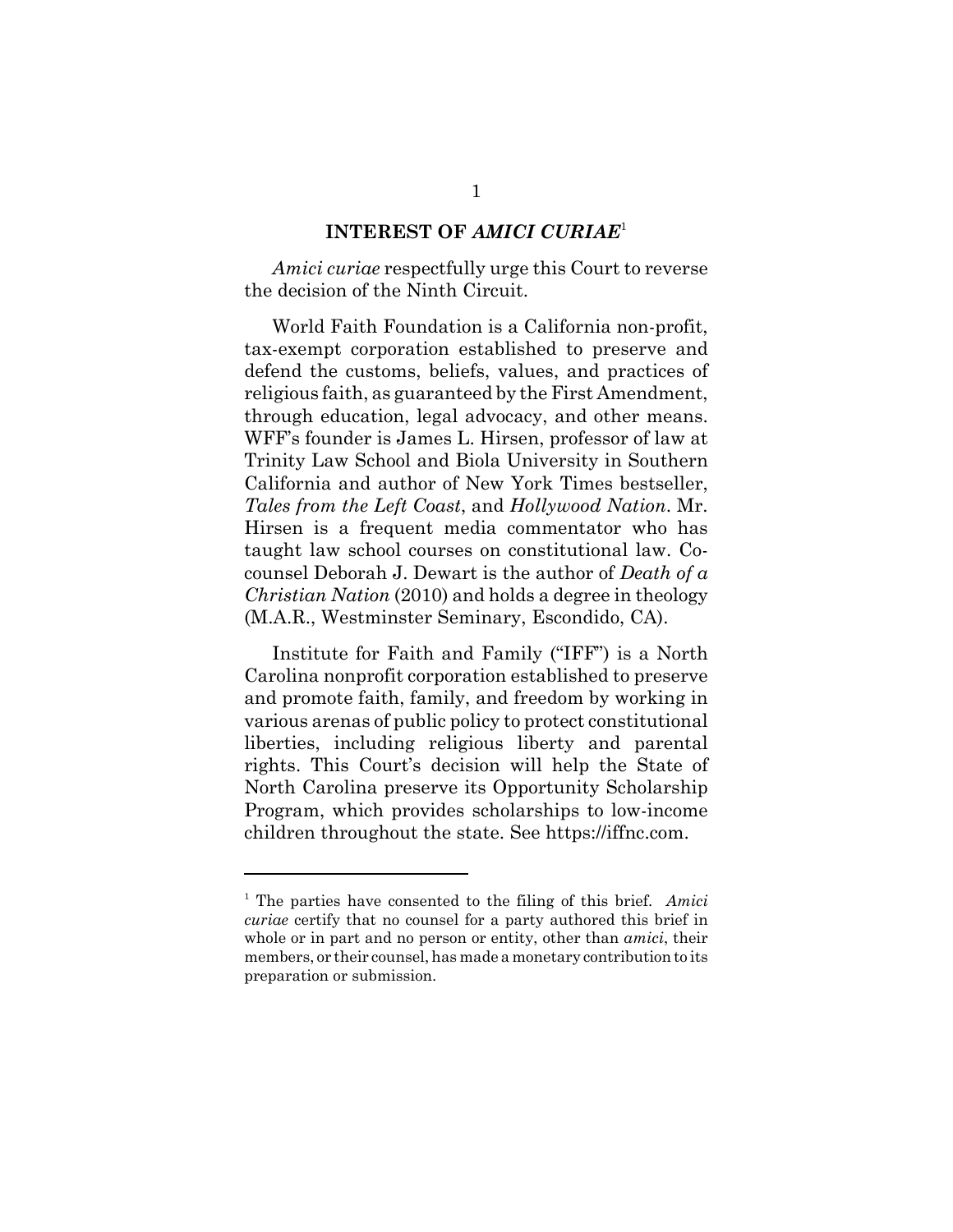## **INTRODUCTION AND SUMMARY OF THE ARGUMENT**

When National Day of Prayer legislation was introduced in 1952, a Senate report concluded that "[p]rayer has indeed been a vital force in the growth and development of this Nation," and thus an annual day of prayer would be an appropriate way of "reaffirming in a dramatic manner the deep religious conviction which has prevailed throughout the history of the United States." S. Rep. No. 82-1389. But Coach Kennedy's short, private prayer has triggered several years of intense litigation culminating on the steps of this Court, merely because his act of prayer might be *seen* by students. Bremerton School District seems obsessed with the fact that Kennedy may be observed by students when he prays. This near-paranoid view of the Constitution leaves students with a truncated view of American history that omits the Nation's rich religious heritage.

The complex intersection of public and private speech is nowhere more evident than in public education—the "marketplace of ideas"—where young minds are exposed to a wide range of subjects. The government is responsible for a considerable amount of speech, but the individuals involved in the system, including teachers, are also private citizens who enjoy First Amendment rights. In preparing young minds for citizenship, schools must provide an accurate and complete picture of American history, including the role of religion.

The Ninth Circuit pits the Establishment Clause against the Free Exercise Clause, creating unnecessary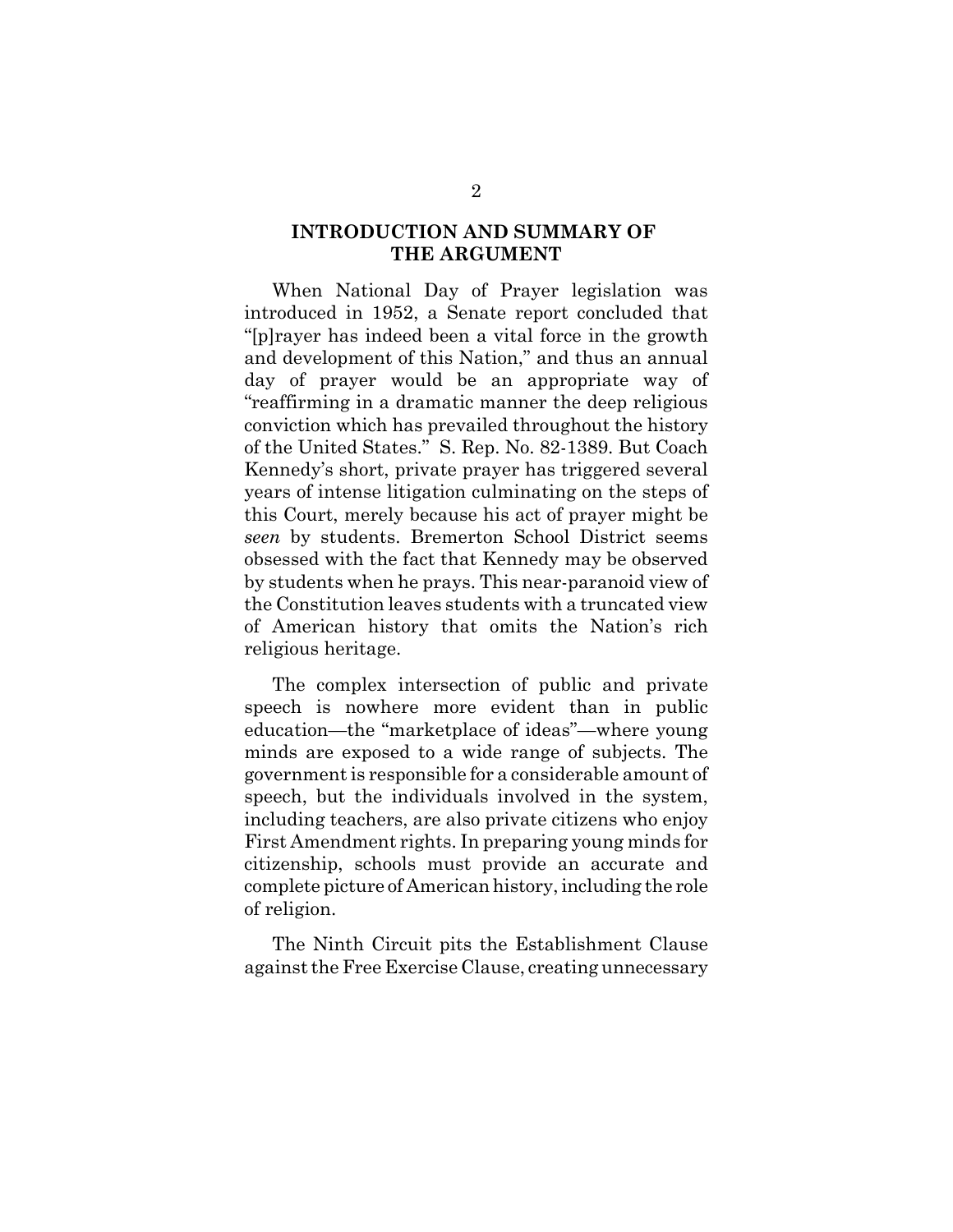tension. Prayer is not part of Kennedy's job duties. He prays as a private citizen, not as a government employee. That is abundantly clear to any reasonable observer.

#### **ARGUMENT**

# **I. COACH KENNEDY PRAYS AS AN** *INDIVIDUAL* **EXERCISING HIS** *INDIVIDUAL* **RIGHTS TO SPEECH AND FREE EXERCISE—NOT AS A GOVERNMENT EMPLOYEE SPEAKING FOR THE SCHOOL DISTRICT.**

There would only be an Establishment Clause violation if Kennedy's prayer were *government* speech. But because the prayer is Kennedy's *private* speech as a citizen, outside the scope of his job duties, Bremerton may not suppress it. The School District's actions violate both the Free Speech and Free Exercise Clauses.

### **A. Government employees are citizens not robots.**

Even as an employer, *the government is still the government*, subject to constitutional constraints. Even as a government employee, *a citizen is still a citizen*. Government employees "do not surrender all their First Amendment rights by reason of their employment." *Garcetti v. Ceballos*, 547 U.S. 410, 417 (2006). The Constitution does not permit a public employer to "leverage the employment relationship to restrict, incidentally or intentionally, the liberties employees enjoy in their capacities as private citizens." *Id*. at 419; see *Perry v. Sindermann*, 408 U.S. 593, 597 (1972);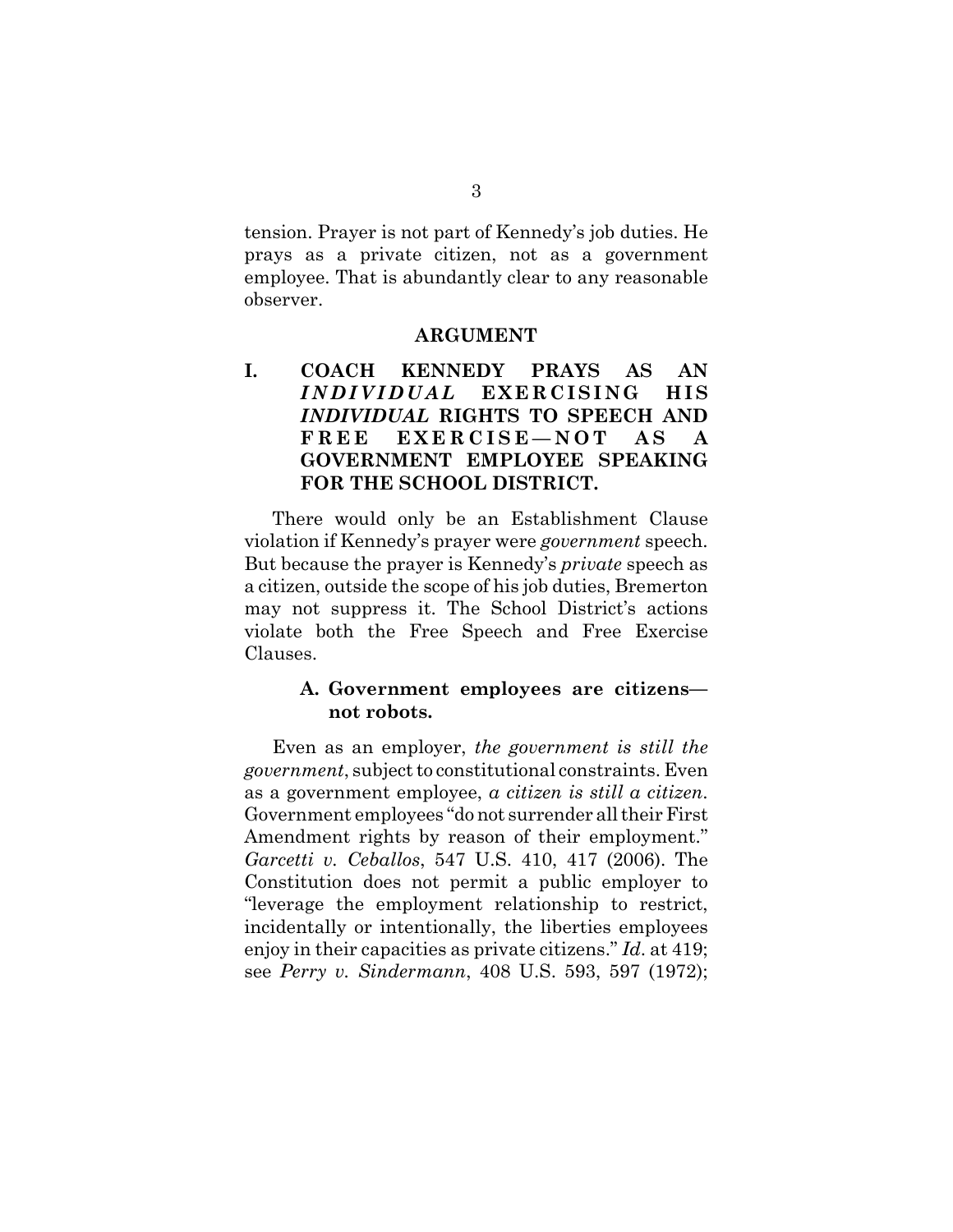*Connick v. Myers*, 461 U.S. 138, 147 (1983) ("Our responsibility is to ensure that citizens are not deprived of fundamental rights by virtue of working for the government"). Neither students nor *teachers* "shed their constitutional rights to freedom of speech or expression at the schoolhouse gate." *Tinker v. Des Moines Indep. Cmty. Sch. Dist.*, 393 U.S. 503, 506 (1969). In *Meyer v. Nebraska*, 262 U.S. 390 (1923), this Court held that states may not forbid teaching a foreign language to young students because that would "unconstitutionally interfere with the liberty of *teacher*, student, and parent." *Tinker*, 393 U.S. at 506 (emphasis added).

The Ninth Circuit "obliterates such constitutional protections by announcing a new rule that *any* speech by a public school teacher or coach, while on the clock and in earshot of others, is subject to plenary control by the government." *Kennedy v. Bremerton Sch. Dist*. (*Kennedy IV*), 4 F.4th 910, 930 (9th Cir. 2021) (O'Scannlain, J., dissenting from denial of rehearing en banc). This rigid rule would muzzle Kennedy's First Amendment rights from "the moment [he] arrives at work until the very last of his players has gone home after a game." *Id*. The Ninth Circuit's ruling clearly conflicts with *Garcetti* and decades of this Court's precedent "affirming that the First Amendment *safeguards*—not banishes—private, voluntary religious activity by public employees." *Id*.

The doctrine of unconstitutional conditions further condemns the circuit ruling. "[A] State cannot condition public employment on a basis that infringes the employee's constitutionally protected interest in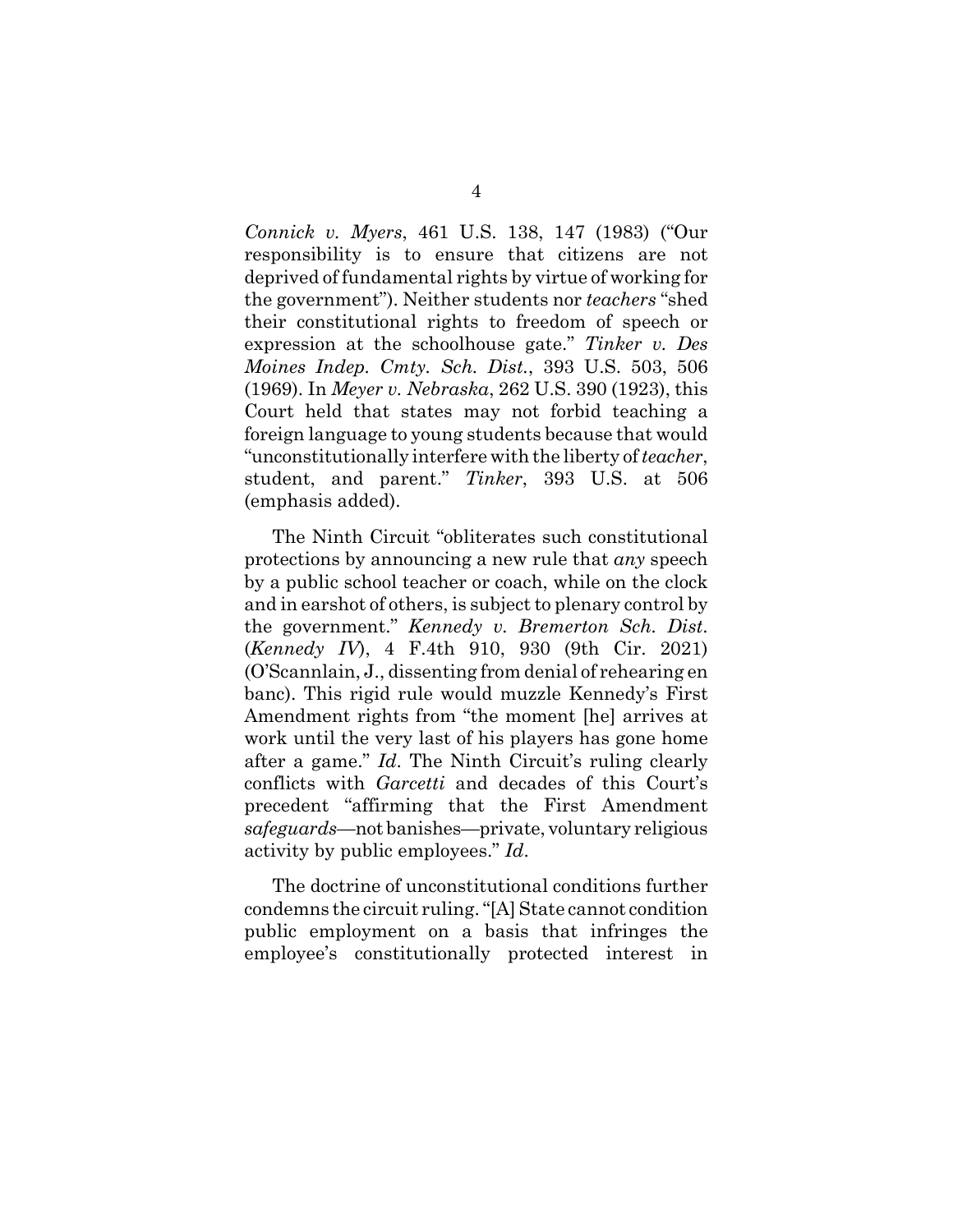freedom of expression." *Garcetti*, 547 U.S. at 413; *see Connick*, 461 U.S. at 142; *Keyishian v. Board of Regents*, 385 U.S. 589, 605-606 (1967); *Pickering v. Bd. of Educ.*, 391 U.S. 563 (1968); *Perry*, 408 U.S. at 597; *Branti v. Finkel*, 445 U.S. 507, 515-516 (1980). There was a time when "a public employee had no right to object to conditions placed upon the terms of employment—including those which restricted the exercise of constitutional rights." *Garcetti*, 547 U.S. at 417, quoting *Connick*, 461 U.S. at 143. That theory has been "uniformly rejected." *Pickering*, 391 U.S. at 568; *Keyishian*, 385 U.S. at 605-606. As this Court confirmed in *Lane v. Franks*, "public employees do not renounce their citizenship when they accept employment, and . . . public employers may not condition employment on the relinquishment of constitutional rights." 573 U.S. 228, 236 (2014).

*Pickering* crafted a test with respect to a public employee's free speech rights that balances "between the interests of the teacher, as a citizen, in commenting upon matters of public concern and the interest of the State, as an employer, in promoting the efficiency of the public services it performs through its employees." *Pickering*, 391 U.S. at 568. The government has "broader discretion" when acting in its role as employer, "but the restrictions it imposes must be directed at speech that has some potential to affect the entity's operations." *Garcetti*, 547 U.S. at 418.

Perhaps, as Judge Ikuta suggests, this Court could develop "a parallel framework for evaluating how a public employer can protect its employee's religious expression without becoming vulnerable to an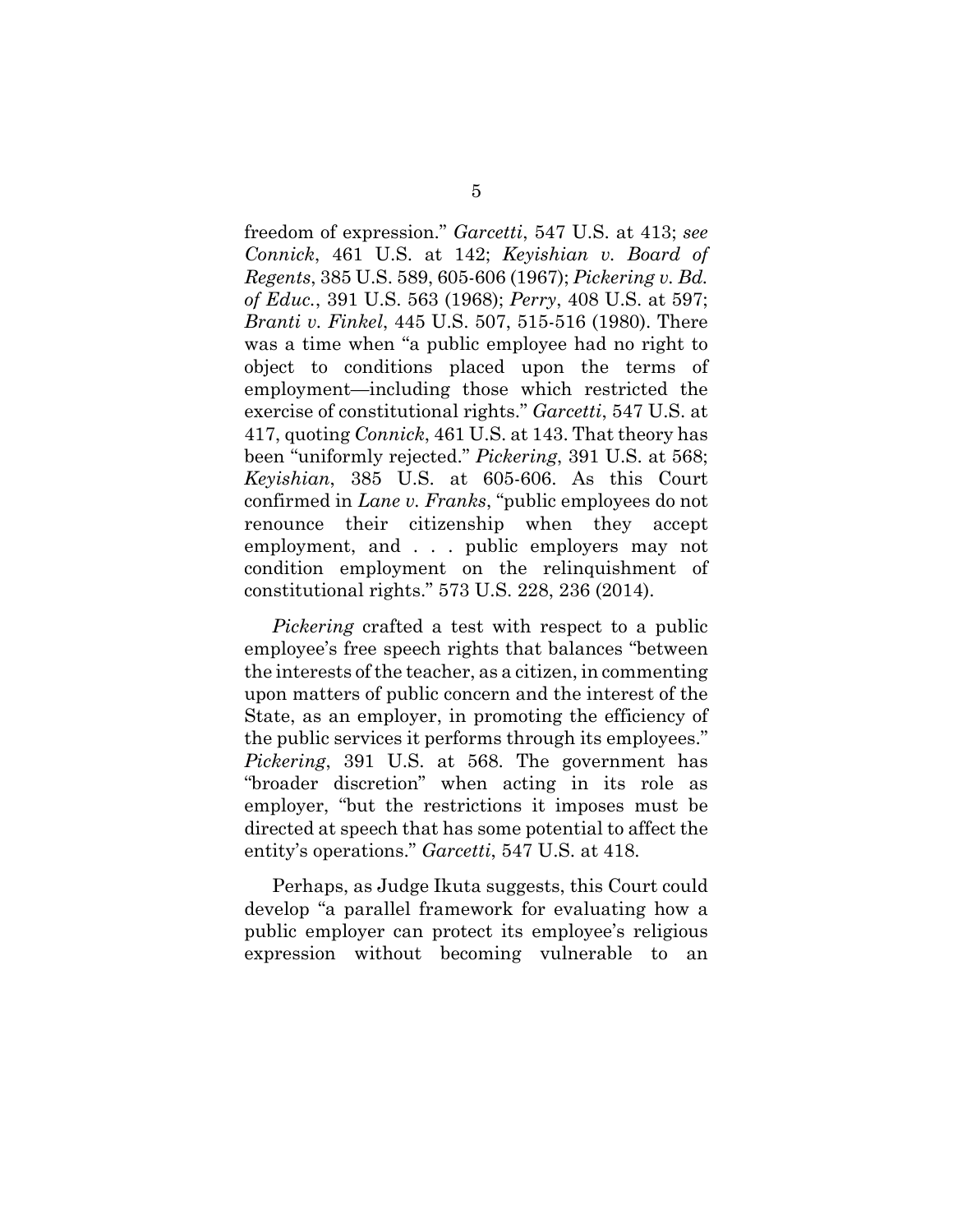Establishment Clause claim." *Kennedy IV*, 4 F.4th at 945 (Ikuta, J., dissenting from denial of rehearing en banc). In such a "parallel framework," the public employer's authority, during working hours and at its place of business, might resemble *the time-placemanner restrictions* that government may place on First Amendment speech rights. For example, religious expression woven into public-school curriculum during hours of compulsory attendance, mandating student participation, is far different than a coach's individual private prayer at the end of an extracurricular ballgame. The facts in Kennedy's case contrast sharply with a Third Circuit case involving "ceremonial student offerings to deities as part of a regularly scheduled course in the schools' educational programs." *Malnak v. Yogi*, 592 F.2d 197, 200 (3d Cir. 1979). The court properly found an Establishment Clause violation under these circumstances.

## **B. When a government employee exercises his liberty to pray, his words do not morph into state speech.**

Bremerton's policy intentionally stifles *religious speech*, which is not only "as fully protected . . . as secular private expression," but historically, "government suppression of speech has so commonly been directed precisely at religious speech that a freespeech clause without religion would be Hamlet without the prince." *Capitol Square Review & Advisory Bd. v. Pinette,* 515 U.S. 753, 760 (1995) (collecting cases).

Speech classification is crucial in cases about religious expression. The First Amendment protects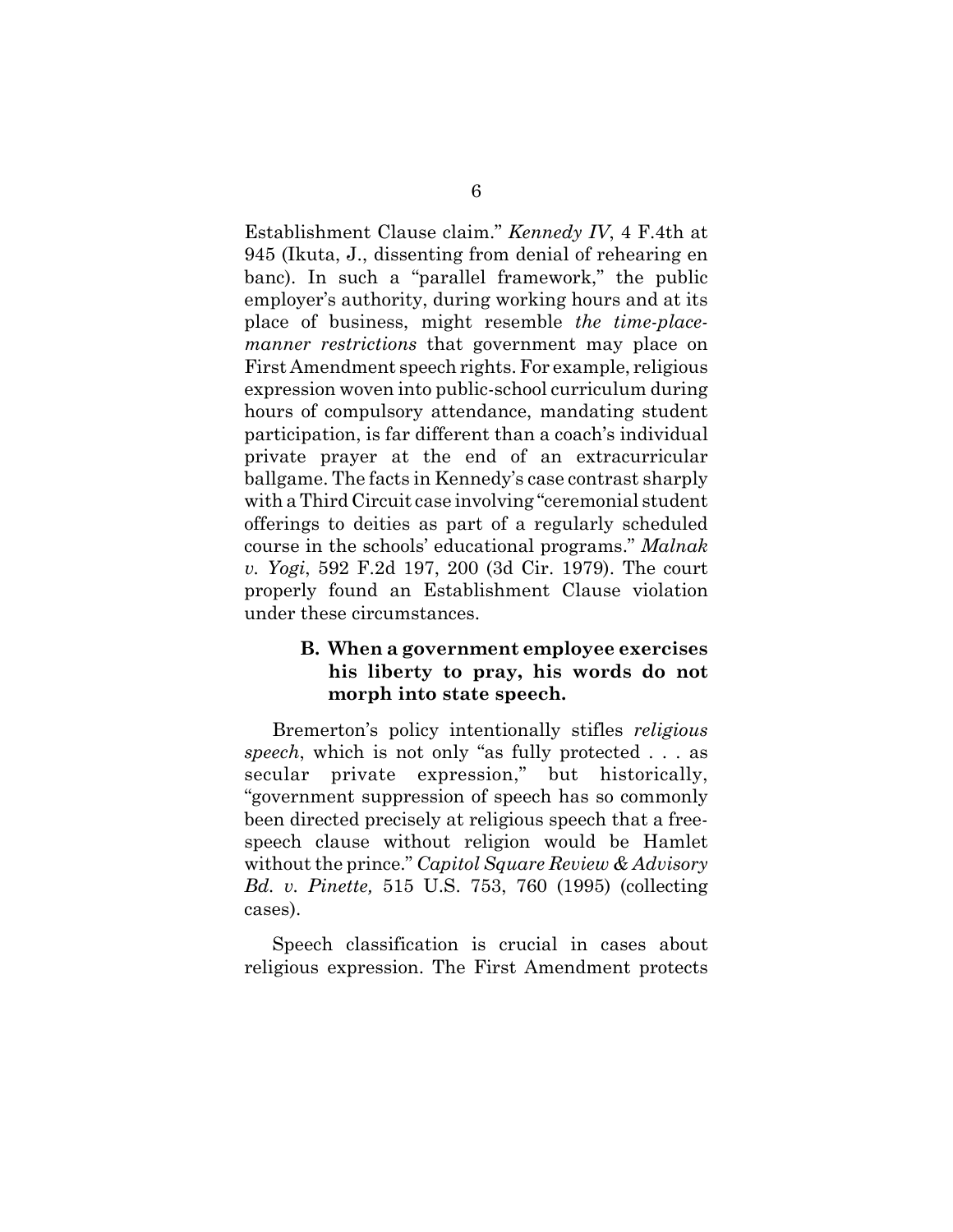private religious expression but restricts government speech. *Bd. of Ed. of Westside v. Mergens,* 496 U.S. 226, 250 (1990). *Private speech* is "the kind of activity engaged in by citizens who do not work for the government," such as "writing a letter to a local newspaper" or "discussing politics with a co-worker." *Garcetti*, 547 U.S. at 423. *Public speech* occurs where a public employee speaks in his or her capacity as a public employee and "there is no relevant analogue to speech by citizens who are not government employees." *Id*. at 424.

Kennedy prayed "at a time when it would have been permissible for him to engage briefly in other private conduct, say, calling home or making a reservation for dinner at a local restaurant." *Kennedy v. Bremerton Sch. Dist.* (*Kennedy II*), 139 S. Ct. 634, 635-636 (2019) (Alito, J., concurring). The Ninth Circuit rejected Justice Alito's examples, reasoning that "Kennedy's conduct violated the Establishment Clause, and obviously, checking a cell phone does not." *Kennedy v. Bremerton Sch. Dist*. (*Kennedy III*), 991 F.3d 1004, 1021 (9th Cir. 2021). This misses the point. A cell phone call to a spouse is not *religious* conduct, but it is clearly *private* speech. So is Kennedy's personal prayer "because there is a clear civilian analogue: Millions of Americans give thanks to God, a practice that has nothing to do with coaching a sport." *Kennedy IV*, 4 F.4th at 937 (O'Scannlain, J., dissenting from denial of rehearing en banc). If Kennedy were instructing his team on the field, that speech—unlike his prayer—would "owe[] its existence to a public employee's professional responsibilities." *Garcetti*, 547 U.S. at 421. The Ninth Circuit erroneously "lumps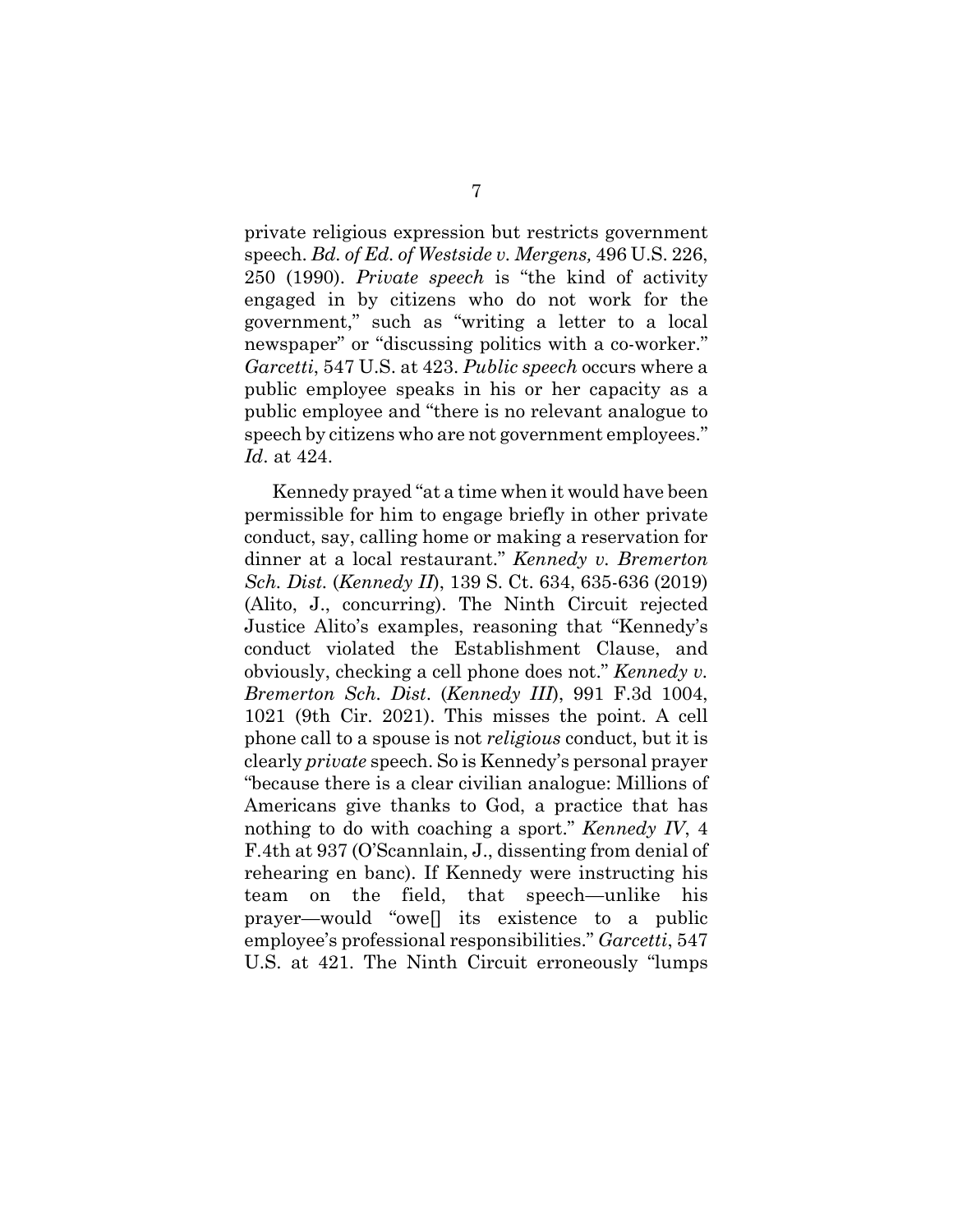together obvious examples of football coaching, calling plays and the like, with any speech that can be overheard by someone else, no matter how personal or private it may be." *Kennedy IV*, 4 F.4th at 934 (O'Scannlain, J., dissenting from denial of rehearing en banc).

The line between public and private speech may be fuzzy. "[W]hen public officials deliver public speeches . . . their words are not exclusively a transmission from *the* government because those oratories have embedded within them the inherently personal views of the speaker as an individual member of the polity." *Van Orden v. Perry,* 545 U.S. 677, 723 (2005) (Stevens, J., dissenting). Courts continue to wrestle with the interaction between the "government speech doctrine" and Establishment Clause principles. *Pleasant Grove City v. Summum*, 555 U.S. 460, 485-486 (2009) (Souter, J., concurring). But the Establishment Clause does not impose an absolute suppression on state and federal governments, which "have engaged in religious speech since the founding of the Republic"—established chaplaincies, military and prison chapels, the national motto and anthem, the Pledge, and religious proclamations—including National Day of Prayer, Memorial Day, and the "Year of the Bible" (1983). *American Jewish Congress v. City of Chicago,* 827 F.2d 120, 133 (7th Cir. 1987) (Easterbrook, J., dissenting). Proclamations for Thanksgiving Day and the National Day of Prayer "undoubtedly seem official" but "in most circumstances they will not constitute the sort of governmental endorsement of religion at which the separation of church and state is aimed." *Van Orden,* 545 U.S. at 723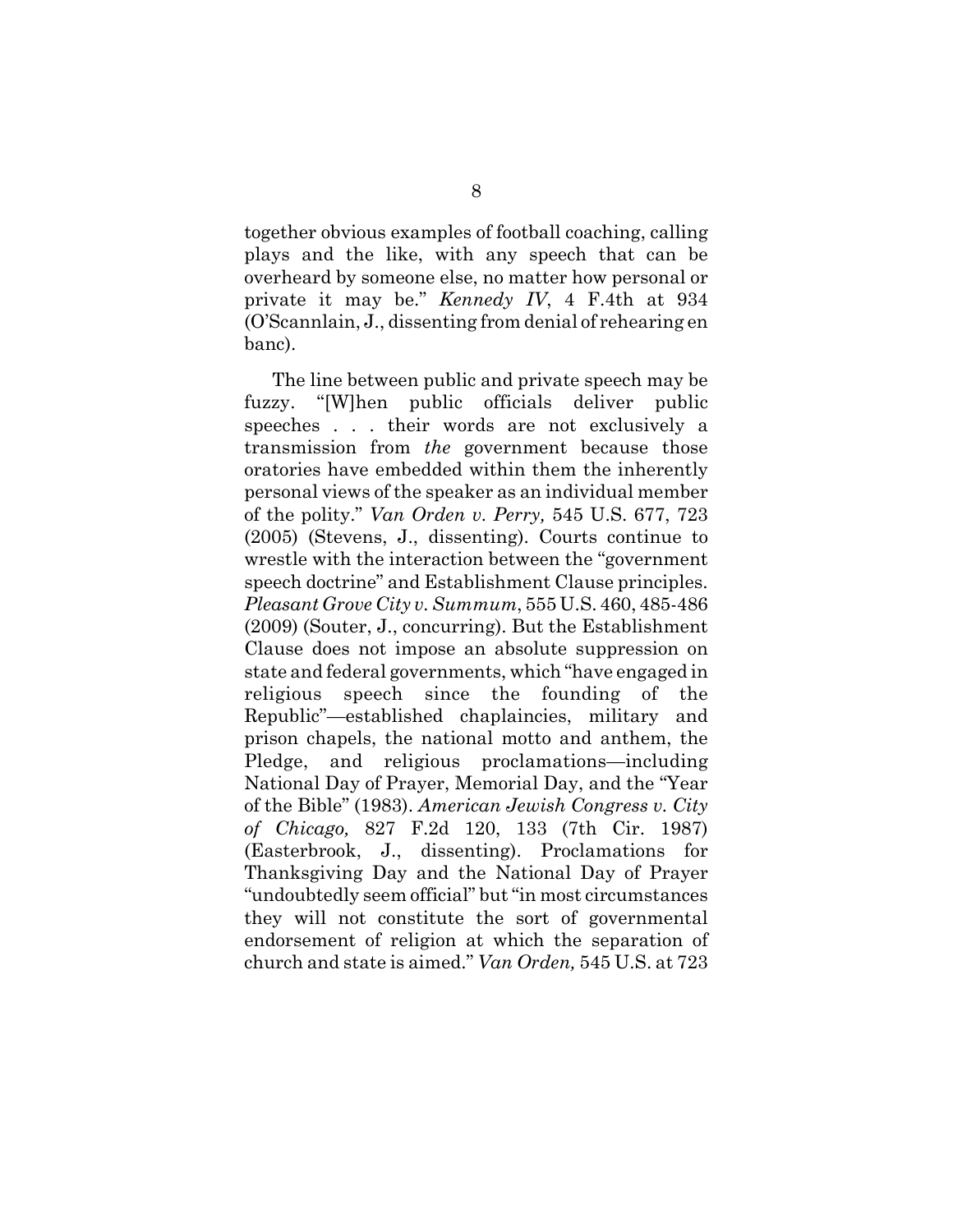(Stevens, J., dissenting). Such speech leaves Americans as free as they were before. Similarly, Kennedy's prayers leave the students, other faculty, and spectators free of even the slightest coercion.

### **C. Prayer is not within the scope of Kennedy's job duties as a football coach.**

Under *Garcetti*, the "critical question" is whether Kennedy's prayer is "ordinarily within the scope of [his] duties." *Lane*, 573 U.S. at 240 (2014); *Kennedy III*, 991 F.3d at 1015. *Garcetti* held that "when public employees make statements *pursuant to their official duties*, the employees are not speaking as citizens for First Amendment purposes." *Garcetti*, 547 U.S. at 421 (emphasis added). This applies to speech "the employer itself has commissioned or created." *Id*. at 422. The Ninth Circuit cited this portion of *Garcetti* yet reached the strange conclusion that "Kennedy spoke as a public employee, not as a private citizen." *Kennedy v. Bremerton Sch. Dist*. (*Kennedy I*), 869 F.3d 813, 822- 823 (9th Cir. 2017). Prayer would logically be within the "official duties" of a ministerial employee serving a church or other religious organization, but not the "official duties" of a football coach. Bremerton did not "commission or create" Kennedy's prayers. The Ninth Circuit defies logic: "How can the panel hold that prayer was one of Kennedy's job duties when his employer maintained a policy banning it?" *Kennedy IV*, 4 F.4th at 937 (O'Scannlain, J., dissenting from denial of rehearing en banc). That is truly a "bizarre conclusion." *Id*. at 934.

The Ninth Circuit highlights Kennedy's obligation as a "role model" for students. *Kennedy I*, 869 F.3d at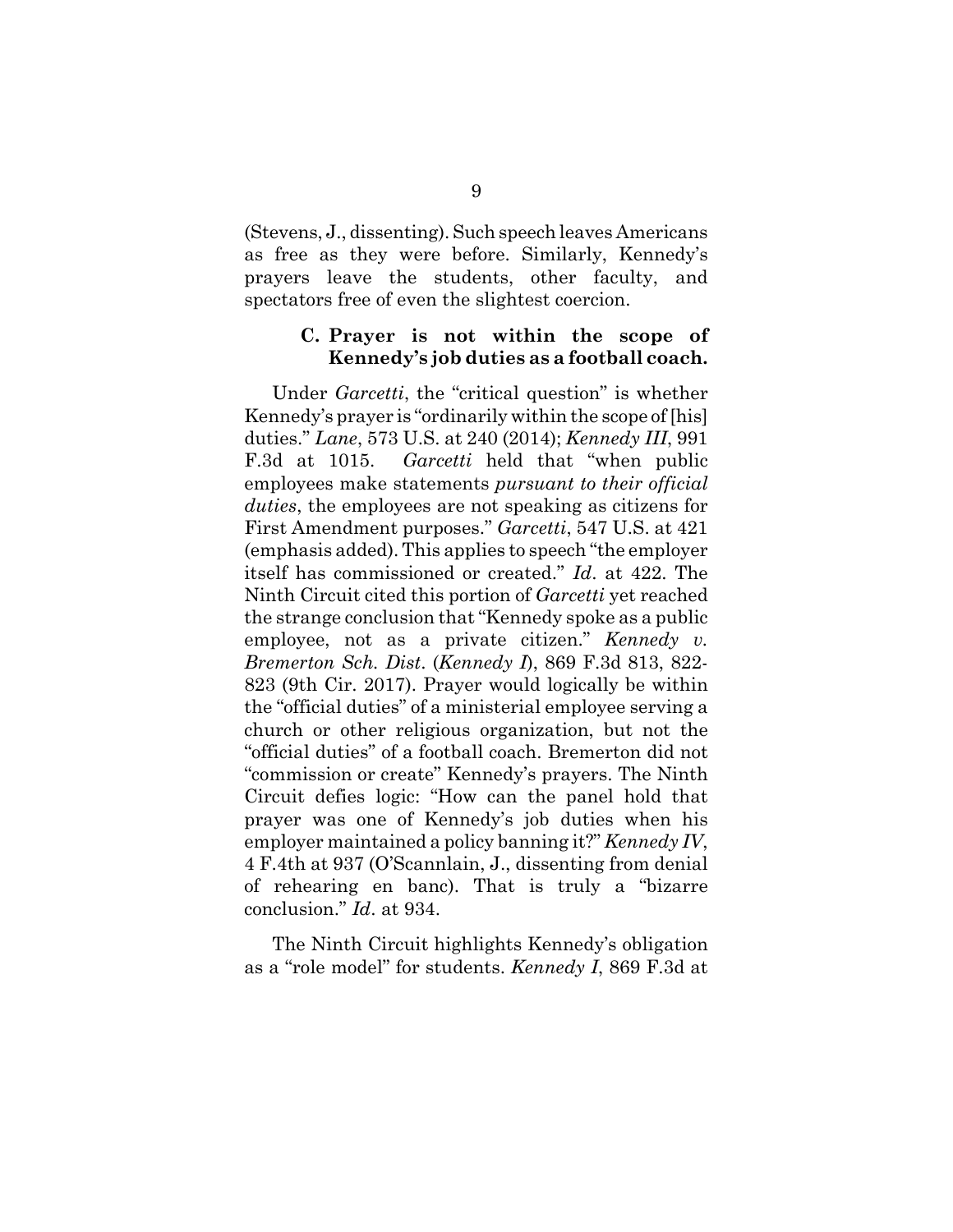826 ("modeling good behavior while acting in an official capacity in the presence of students and spectators"); *id*. ("role model and moral exemplar"); *id*. at 827 ("communicating the District's perspective on appropriate behavior through the example set by his own conduct"); *Kennedy III*, 991 F.3d at 1016 ("demonstrative communication as a role model for players"); *id*. at 1015 ("clothed with the mantle of one who imparts knowledge and wisdom," quoting *Peloza v. Capistrano Unified Sch. Dist.*, 37 F.3d 517, 522 (9th Cir. 1994)).

The implications of the Ninth Circuit's first ruling are astounding. The opinion "can be understood to mean that a coach's duty to serve as a good role model requires the coach to refrain from any manifestation of religious faith." *Kennedy II*, 139 S. Ct. at 637 (Alito, J., concurring). It is indeed "remarkable" to suggest that any "outward manifestation of religious faith," "even while off duty" violates either the coach's employment duties or the Establishment Clause. *Id*. Perhaps even more remarkable is the Ninth Circuit's obsession with the fact that Kennedy could be seen by students, as if prayer were a shameful act to be hidden. "[B]y the opinion's sweeping logic, Kennedy's prayer—no matter how personal, private, brief, or quiet—was *wholly unprotected* by the First Amendment." *Kennedy IV*, 4 F.4th at 933 (O'Scannlain, J., dissenting from denial of rehearing en banc). This conclusion "runs afoul of controlling Supreme Court precedents on the Free Speech, Free Exercise, *and* Establishment Clauses." *Id*.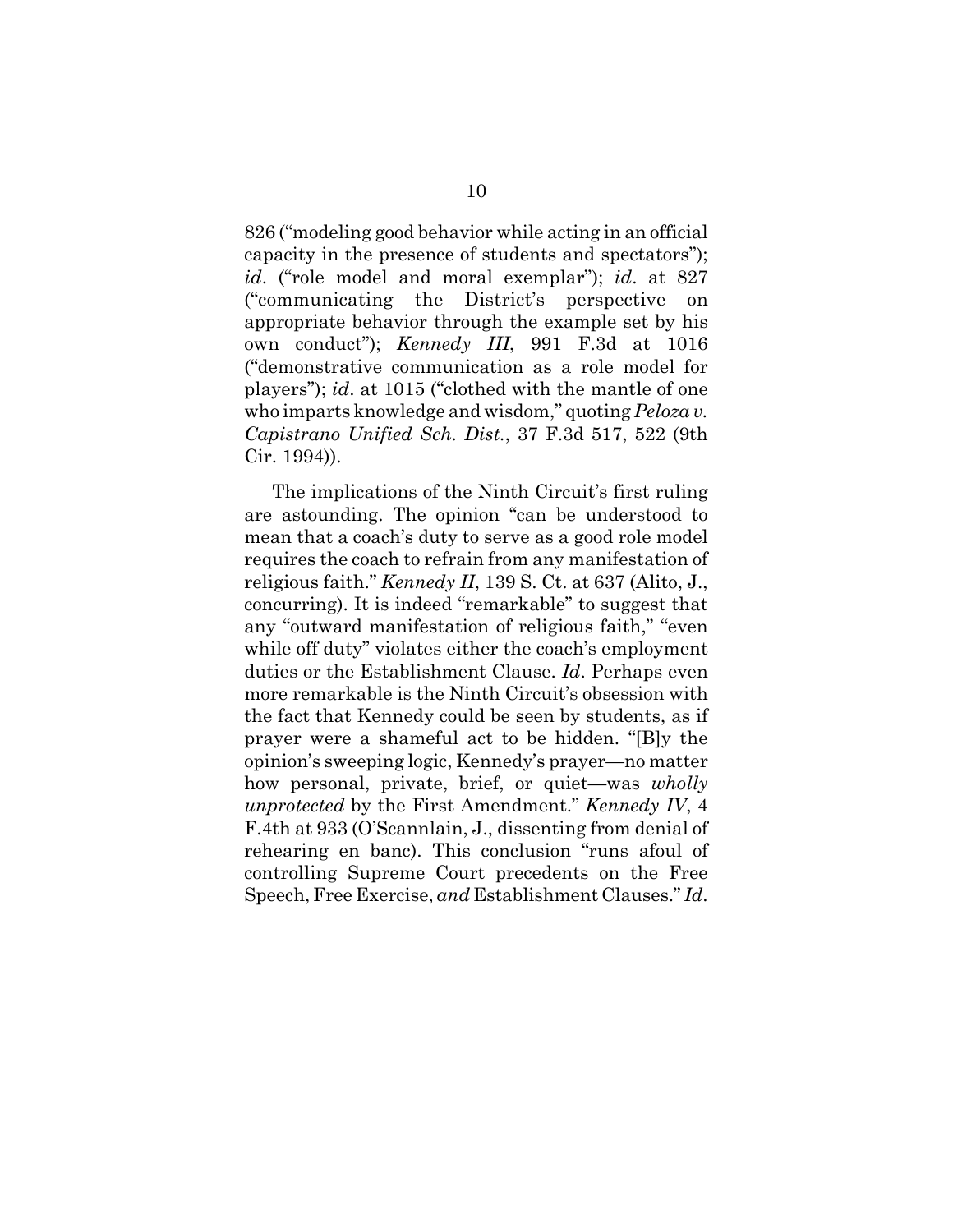# **II. THE GOVERNMENT IS NOT REQUIRED TO BANISH RELIGION FROM PUBLIC LIFE GENERALLY OR PUBLIC EDUCATION SPECIFICALLY.**

The wholesale exclusion of religious expression from public education is neither required nor even permitted by the Constitution. Students should be learning how the First Amendment protects a variety of diverse viewpoints, including religious beliefs and practices. Instead, the Ninth Circuit joins the School District's portrayal of Kennedy's short prayer as a shameful act to be shrouded in secrecy. Their position transgresses the government's obligation of benevolent neutrality toward religion.

The Religion Clauses together form a shield guarding religion from government intrusion. Compliance with the Establishment Clause does not justify discrimination that targets religion and banishes it from an entire sphere of public life. The Clause is not a sword to wield against religious expression in any public arena, even public education. "We recognize that . . . *throughout the course of the educational process*, there will be instances when religious values, religious practices, and religious persons will have some interaction with the public schools and their students." *Lee v. Weisman,* 505 U.S. 577, 598-599 (1992) (emphasis added). Religion does not operate in a vacuum isolated from the rest of public life.

Recent years have brought attempts to squelch religious expression in the public square. One highly litigated example is public invocations—compelling no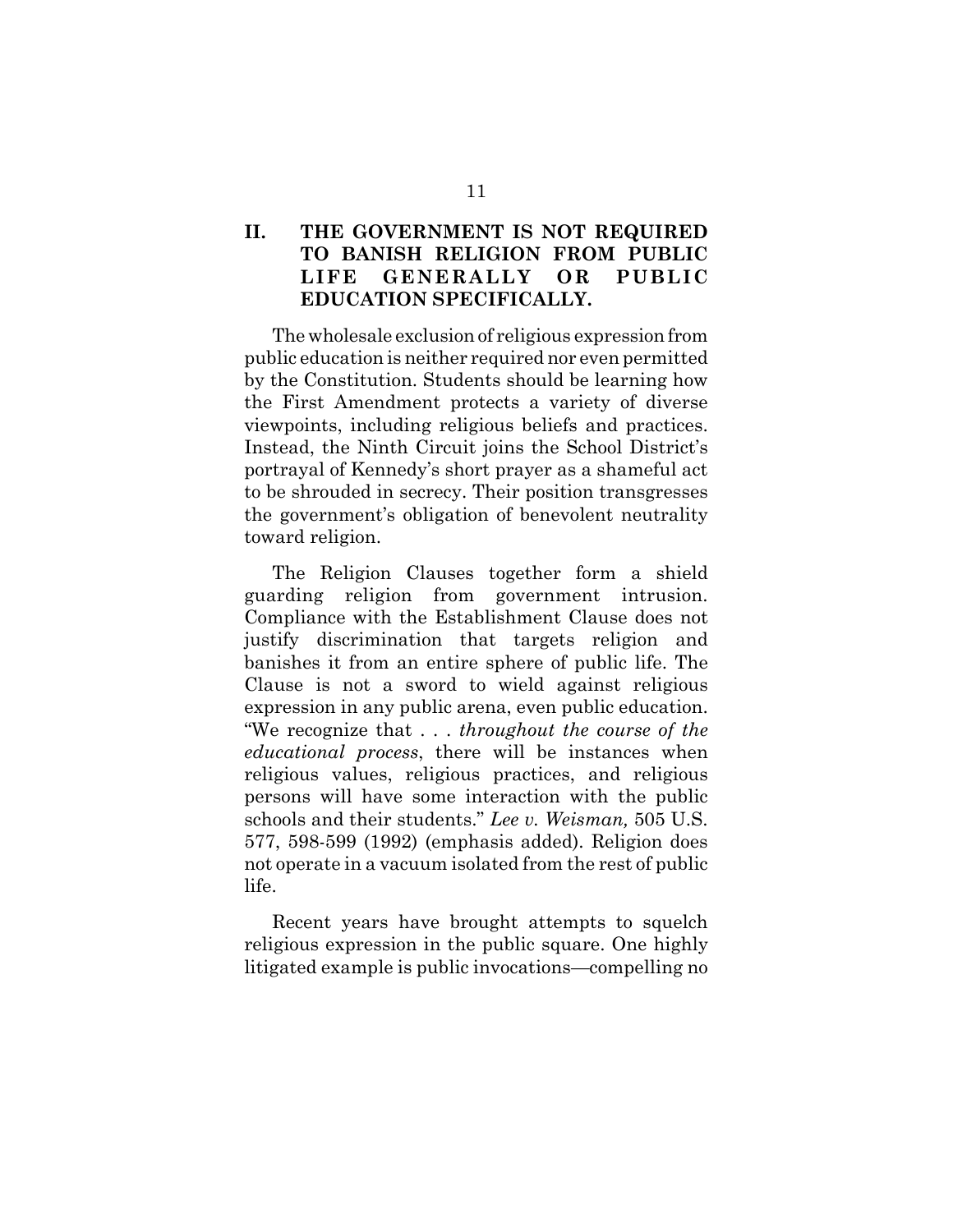one to do anything and briefly exposing listeners to religious content. These and similar efforts are contrary to both the First Amendment and America's religious heritage. Indeed, "[a] relentless and allpervasive attempt to exclude religion from every aspect of public life could itself become inconsistent with the Constitution." *Salazar v. Buono*, 559 U.S. 700, 719 (2010), quoting *Lee*, 505 U.S. at 598. "[T]he Establishment Clause does not compel the government to purge from the public sphere all that in any way partakes of the religious." *Van Orden*, 545 U.S. at 699 (Breyer, J., concurring).

# **A. Public school students are entitled to a truthful presentation of American history, including its religious roots.**

It would be a "a stilted overreaction contrary to our history and to our holdings" **t**o censor Kennedy's prayer merely because it occurred in a public-school context. *Lynch v. Donnelly*, 465 U.S. 668, 686 (1984). Indeed, it would actively conceal America's history to prohibit all student exposure to public prayer—a tradition dating back to the nation's Founding.

"[P]rominent actions taken by the First Congress" reflect a philosophy of the Establishment Clause that makes room for the role of religion in American society. *Am. Legion v. Am. Humanist Ass'n*, 139 S. Ct. 2067, 2087 (2019). These actions include "reenactment [of] the Northwest Territory Ordinance, which provided that '*[r]eligion*, morality, and knowledge, being necessary to good government and the happiness of mankind, *schools and the means of education* shall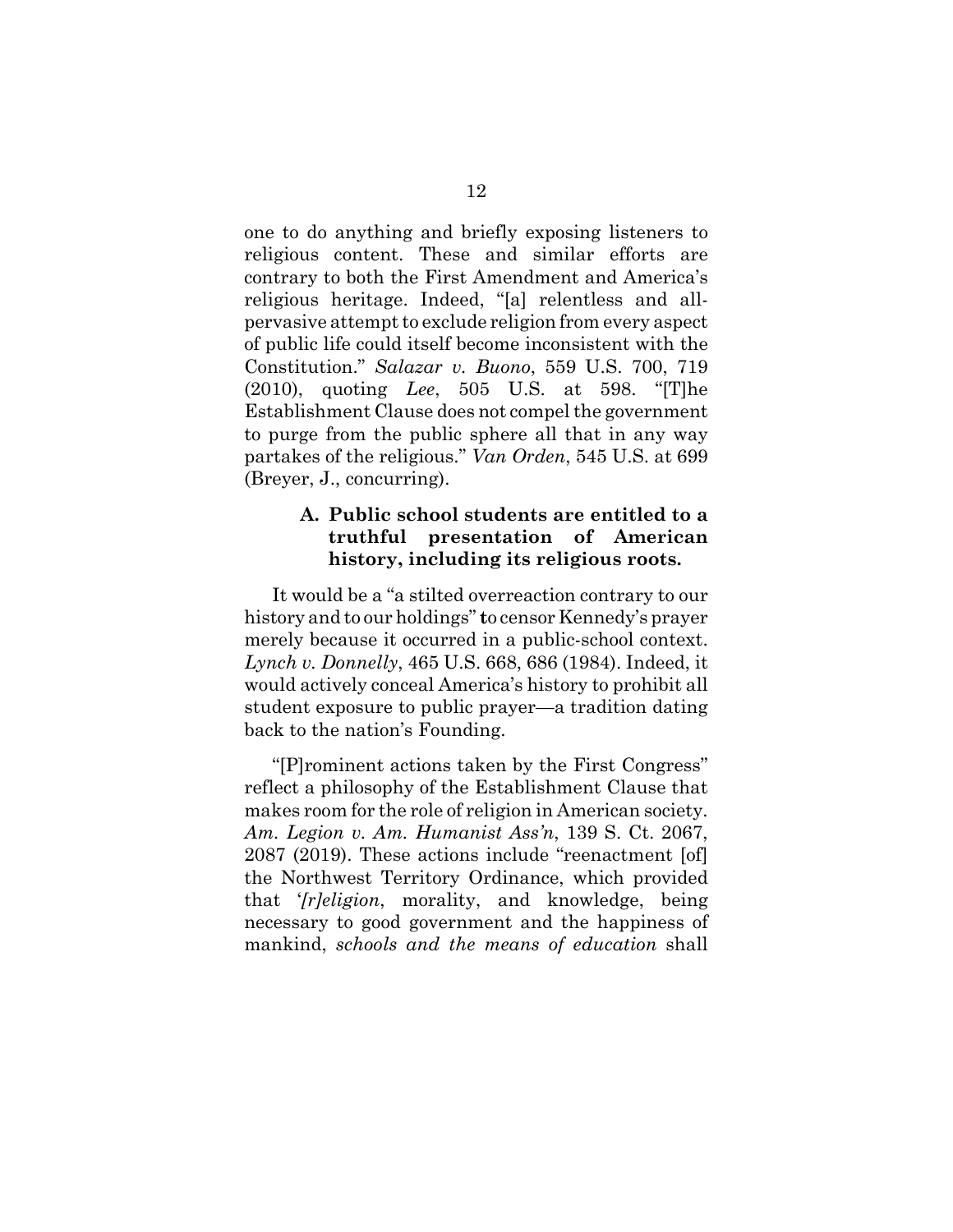forever be encouraged,' 1 Stat. 52, n. (*a*)." *Id*. (emphasis added).

The First Amendment guards the free exercise *of* religion—not a sweeping right to freedom *from* religion. Although the Establishment Clause protects against coercive government endorsement, "some references to religion in public life and government are the inevitable consequence of our Nation's origins." *Elk Grove Unified School District v. Newdow*, 542 U.S. 1, 35 (2004) (O'Connor, J., concurring); *see also Pinette,* 515 U.S. at 780 (O'Connor, J., concurring). The Constitution would "betray its own principles" if it "guarantee[d] citizens a right entirely to avoid ideas with which they disagree." *Elk Grove*, 542 U.S. at 44 (O'Connor, J., concurring).

This principle remains true in public education. Undergraduate students prepare for the university, the quintessential "marketplace of ideas." *Healy v. James*, 408 U.S. 169, 180 (1972). The exclusion of all exposure to religion—including America's time-honored traditions of public prayer—would create a truncated view of the nation's history. Students must learn to endure speech that is offensive or even false as "part of learning how to live in a pluralistic society, a society which insists upon open discourse towards the end of a tolerant citizenry." *Lee*, 505 U.S. at 590. Indeed, public school students attending required classes are exposed to "ideas they find distasteful or immoral or absurd or all of these." *Id*. at 591.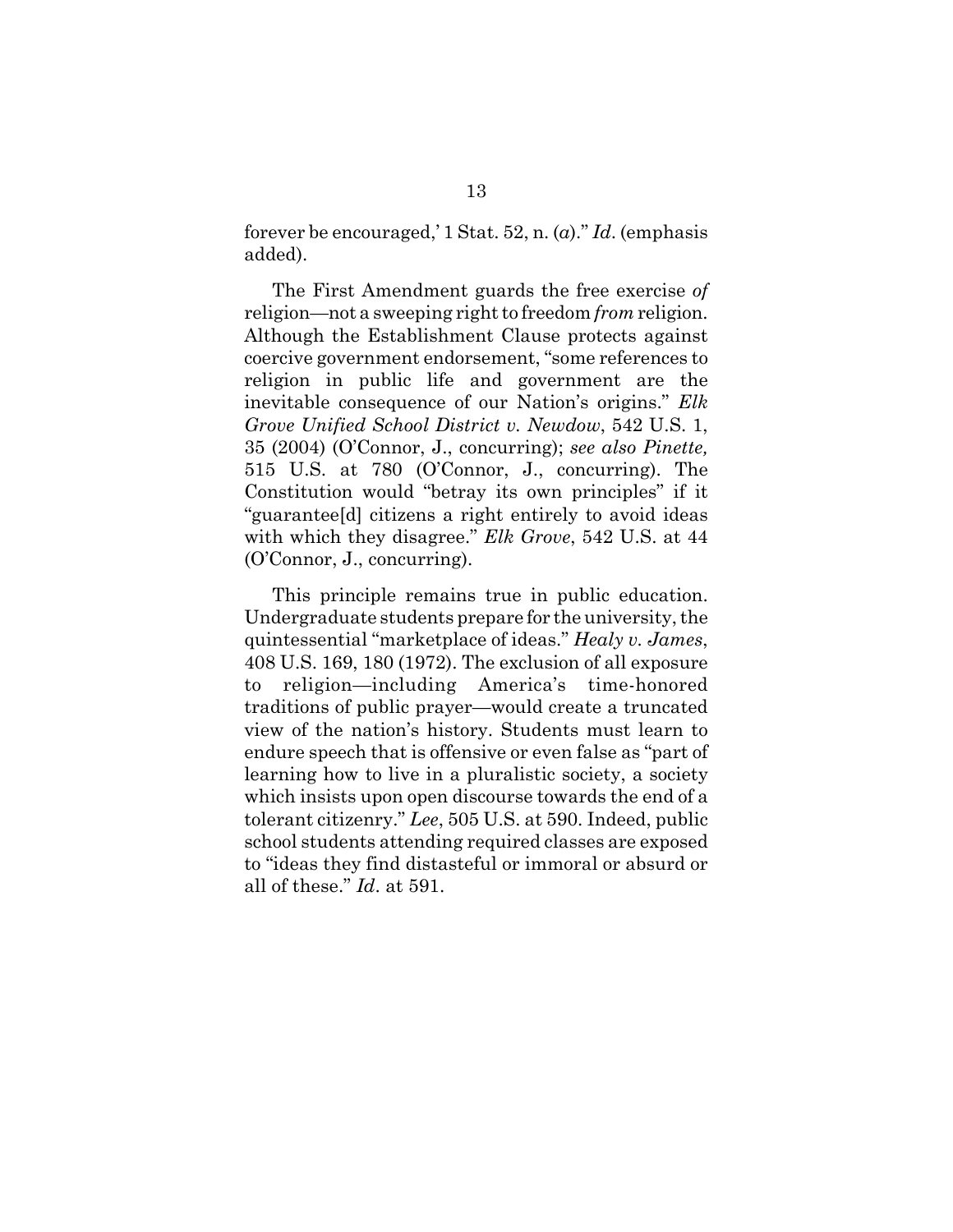## **B. Respect for the religious practices of others is a fundamental civic virtue that public schools can and should cultivate.**

Public education plays a critical role in preparing young minds to exercise their own constitutional rights and respect the rights of others. As students learn how to implement First Amendment principles, "maintaining respect for the religious observances of others is a fundamental civic virtue that government (including the public schools) can and should cultivate." *Lee,* 505 U.S. at 638 (Scalia, J., dissenting). Indeed, an absolute ban on references to religion misrepresents American history, truncates the education provided to students, and "corrodes the civic virtues that *underlie* the First Amendment." *Kennedy IV*, 4 F.4th at 936 (O'Scannlain, J., dissenting from denial of rehearing en banc). Confining private prayer "to an empty office, or perhaps to the teacher's lounge, is an insult to the First Amendment, which 'extends to private *as well as public* expression.'" *Id*., quoting *Givhan v. W. Line Consol. Sch. Dist.*, 439 U.S. 410, 415 n.4 (1979) (emphasis added).

Teachers are asked "to foster those habits of openmindedness and critical inquiry which alone make for responsible citizens . . . . They cannot carry out their noble task if the conditions for the practice of a responsible and critical mind are denied to them." *Kennedy IV*, 4 F.4th at 936 (O'Scannlain, J., dissenting from denial of rehearing en banc), quoting *Wieman v. Updegraff*, 344 U.S. 183, 196 (1952) (Frankfurter, J., concurring). Public schools have a role in "educat[ing] youth in the values of a democratic, pluralistic society."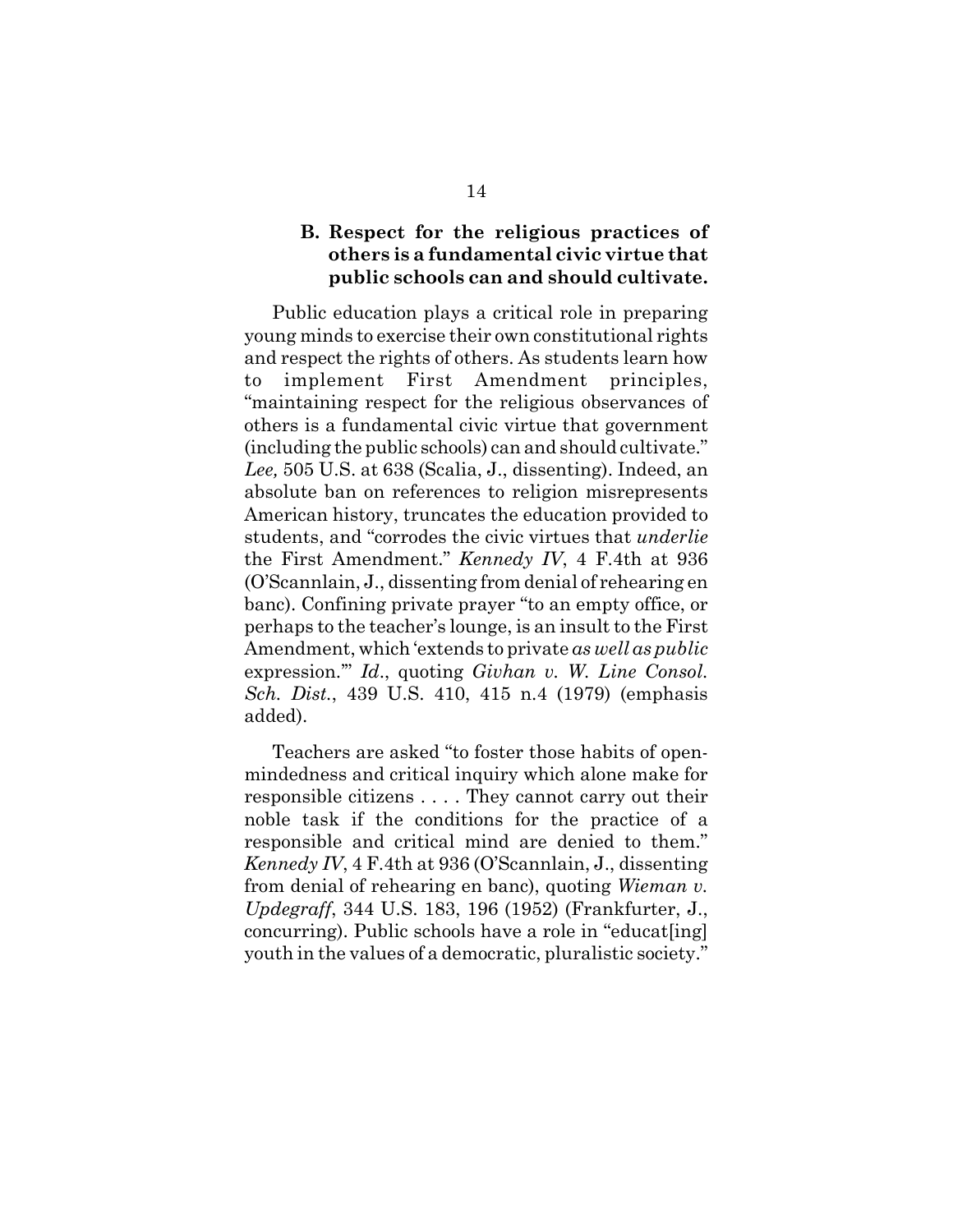*Coles ex rel. Coles v. Cleveland Bd. of Educ.*, 171 F.3d 369, 378 (6th Cir. 1999); *id*. at 377 ("public schools are particularly important to the maintenance of a democratic, pluralistic society"). Rigorous protection of constitutional liberties is essential to preparing young persons for citizenship, so that we do not "strangle the free mind at its source and teach youth to discount important principles of our government as mere platitudes." *W. Va. State Bd. of Educ. v. Barnette*, 319 U.S. 624, 637 (1943).

One of the earliest public-school cases rejected an Establishment Clause challenge to a program allowing students to be released for off-campus religious exercises, explaining that "[w]e are a religious people whose institutions presuppose a Supreme Being." *Zorach v. Clauson,* 343 U.S. 306, 313 (1952). Even—or perhaps especially—in public education, courts must balance the government's obligation to neither "press religious observances upon [its] [students] . . . nor evince a hostility to religion by disabling the government from in some ways recognizing our religious heritage." *Van Orden,* 545 U.S. at 683-684. "The vigilant protection of constitutional freedoms is nowhere more vital than in the community of American schools." *Shelton v. Tucker*, 364 U.S. 479, 487 (1960). That "community" includes both students and faculty. Kennedy's prayer briefly exposes students to religion but compels no one to do anything.

The First Amendment facilitates the free flow of information and ideas. "The Nation's future depends upon leaders trained through wide exposure" to a "robust exchange of ideas" that "discovers truth out of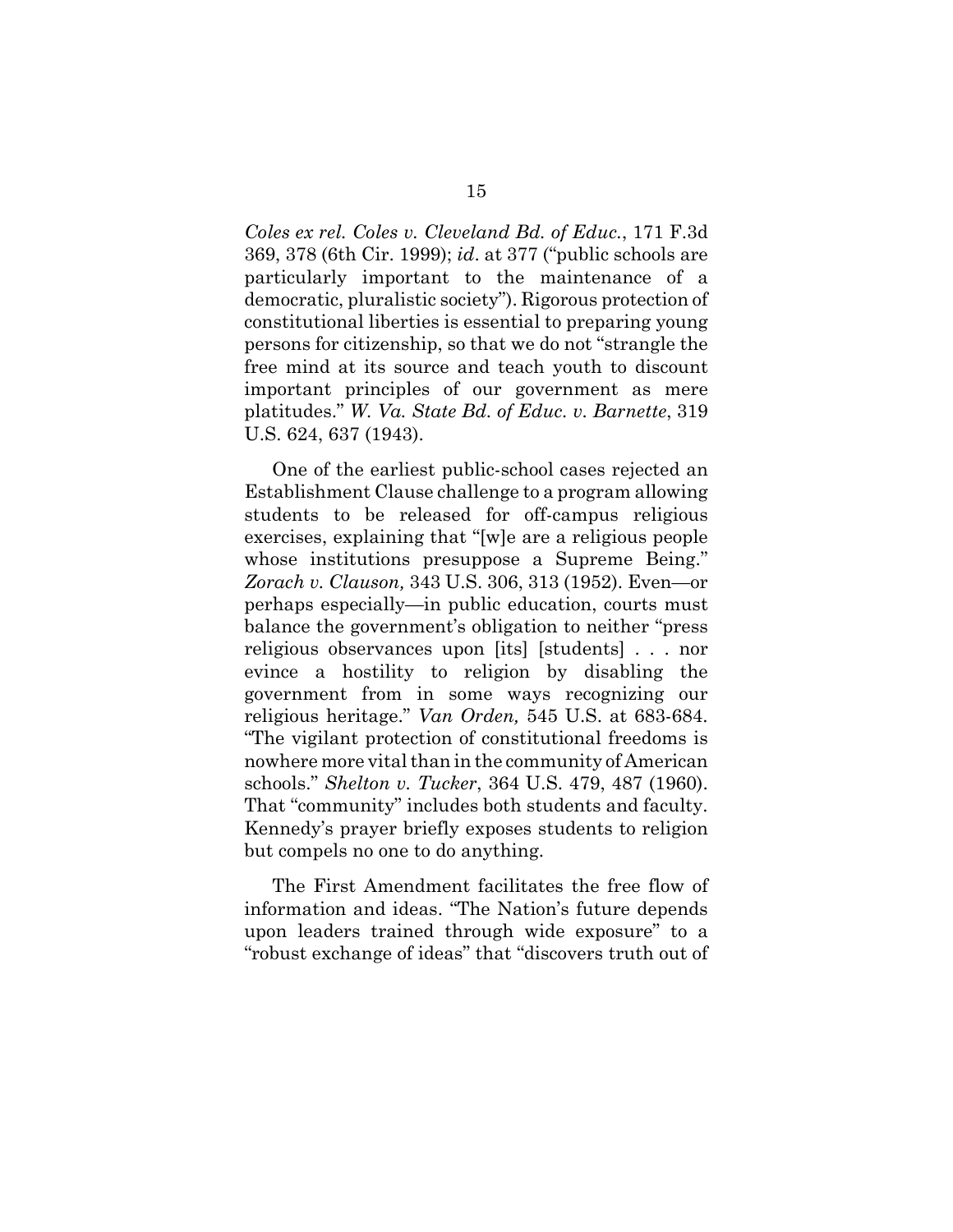a multitude of tongues" rather than "authoritative selection." *Keyishian*, 385 U.S. at 603. The government may not "contract the spectrum of available knowledge." *Bd. of Educ., Island Trees Union Free Sch. Dist. v. Pico*, 457 U.S. 853, 866 (1982), quoting *Griswold v. Connecticut*, 381 U.S. 479, 482 (1965). This is particularly true in education, where students are exposed to a broad range of subjects. Public schools are not "enclaves of totalitarianism" and "students may not be regarded as closed-circuit recipients of only that which the State chooses to communicate." *Pico*, 457 U.S. at 877 (Blackmun, J., concurring), quoting *Tinker*, 393 U.S. at 511. Bremerton's approach offends both Religion Clauses by creating an educational vacuum that effectively "establishes" atheism by default, as if America's religious history did not exist. Such exclusion "would require that we ignore much of our own history and that of the world in general." *Johnson v. Poway Unified Sch. Dist*., 658 F.3d 954, 971 (9th Cir. 2011). Moreover, "[h]igh school students are mature enough . . . to understand that a school does not endorse or support student [or other] speech that it merely permits on a nondiscriminatory basis." *Mergens*, 496 U.S. at 250 (1990).

Even one of the Ninth Circuit judges admitted that schools should "teach [students] about the first amendment, about the difference between private and public action, [and] about why we tolerate divergent views." *Kennedy I*, 869 F.3d at 837 n. 5 (Smith, J., concurring). Schools can best accomplish that task by declining to censor the private religious speech of a teacher.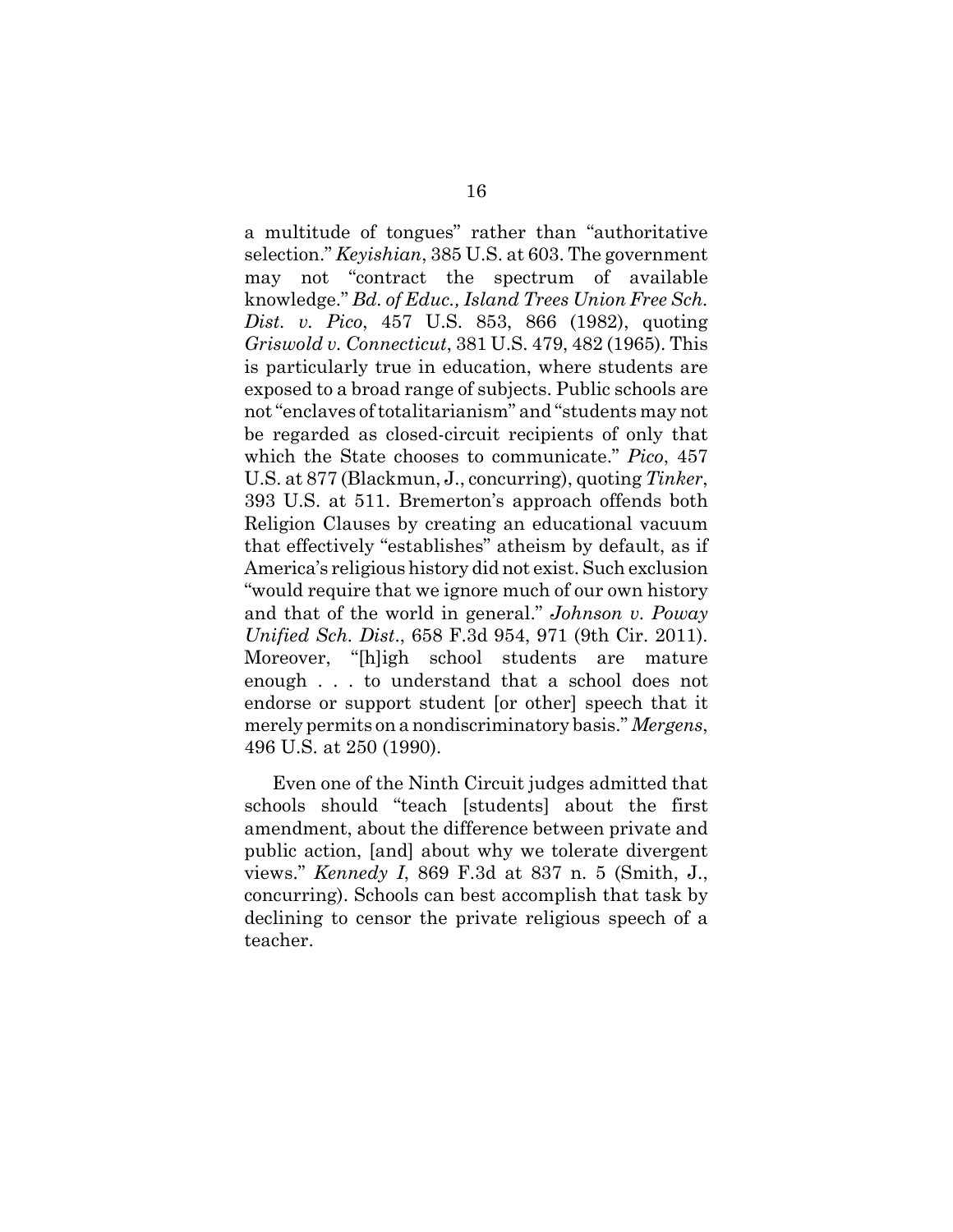#### **C. Coercion is required for an Establishment Clause violation.**

This case demonstrates the very opposite of coercion. Kennedy "made sure players knew that they did not need to join in." *Kennedy IV*, 4 F.4th at 948 (Nelson, J., dissenting from denial of rehearing en banc). When student players asked to join him, Kennedy answered:

"This is a free country[.] . . . You can do what you want."

*Id*., quoting *Kennedy III*, 991 F.3d at 1010; *see also Kennedy I*, 869 F.3d at 816.

The Constitution does not "impose a prohibition on all religious activity in our public schools." *Santa Fe Indep. Sch. Dist. v. Doe*, 530 U.S. 290, 313 (2000) (collecting cases). It is only "when the State affirmatively sponsors the particular religious practice of prayer" that "the religious liberty protected by the Constitution is abridged." *Id*. A constitutional violation requires "that the government itself has advanced religion through its own activities and influence." *Corporation of the Presiding Bishop v. Amos*, 483 U.S. 327, 337 (1987). This Court has "proscribed government-sponsored prayer in public schools" because the "risk of coercion on students" is at its zenith in that environment. *Am. Legion*, 139 S. Ct. at 2093 (Kavanaugh, J., concurring). Here, there is nothing "official" and no hint of coercion. Bremerton has neither "affirmatively sponsor[ed]" Kennedy's prayers nor coerced anyone to participate.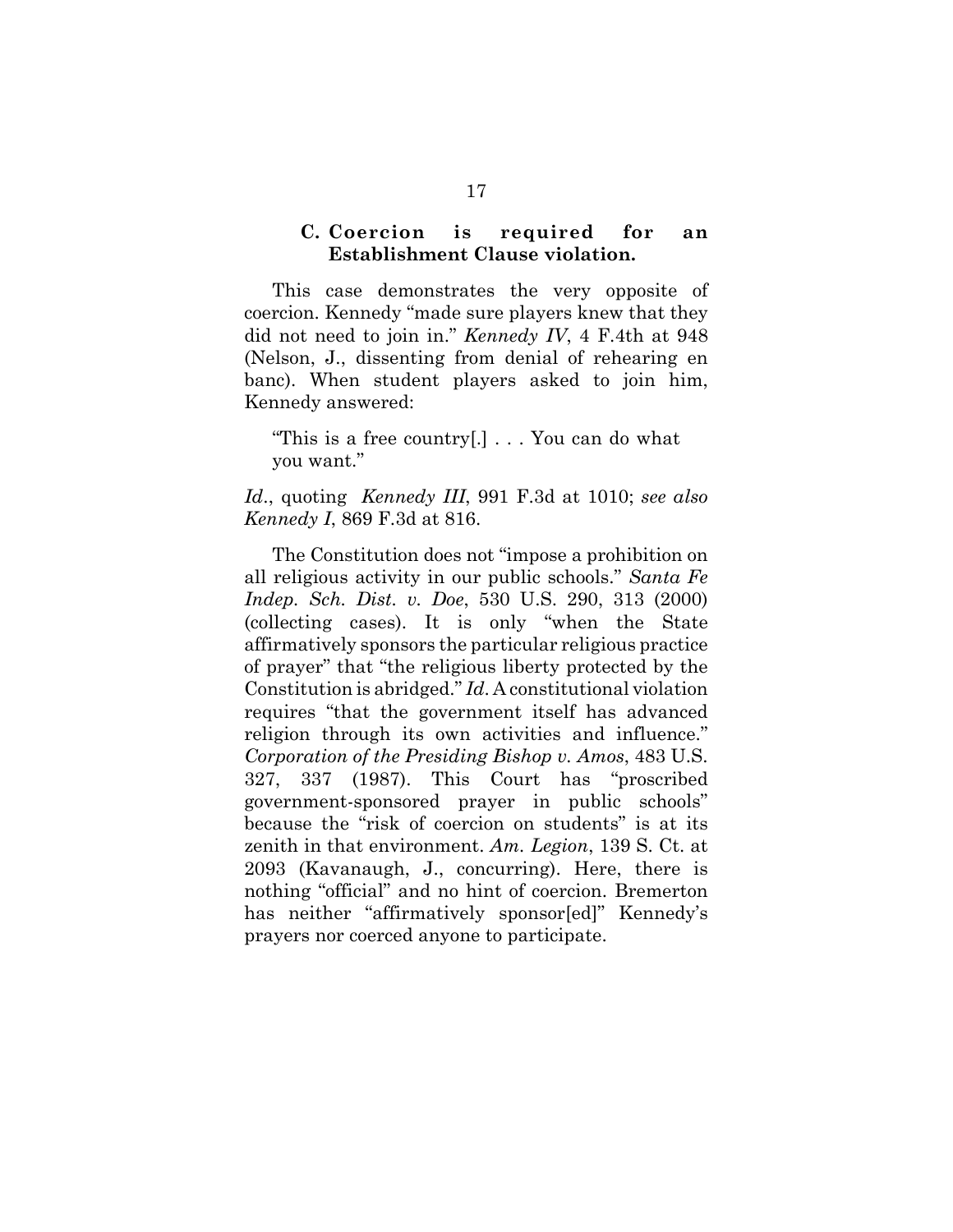The "hallmark of historical establishments . . . was coercion of religious orthodoxy and of financial support *by force of law and threat of penalty*." *Van Orden,* 545 U.S. at 693 (Thomas, J., concurring), citing *Lee v. Weisman,* 505 U.S. at 640 (Scalia, J., dissenting); *see also Am. Legion*, 139 S. Ct. at 2095-2096 (Thomas, J., concurring). Kennedy's prayer "bears no resemblance to the kinds of institutional entanglements with religion" likely to trigger an Establishment Clause violation. *Kennedy IV*, 4 F.4th at 940 (O'Scannlain, J., dissenting from denial of rehearing en banc).

Earlier cases in this Court demonstrate the nature of coercion. The New York school district in *Engel v. Vitale* required students to "recite a prescribed nondenominational prayer at the beginning of each school day." 370 U.S. 421, 436 (1962). This Court explained that "it is no part of the business of government to compose official prayers for any group of the American people to recite as a part of a religious program carried on by government." *Id*. at 425. Similarly, in *Sch. Dist. of Abington Twp., Pa. v. Schempp*, the state "required a religious exercise" in public schools. 374 U.S. 203, 225-26 (1963). These cases hinge on "whether a school's practices coerce students into religious practices or beliefs" by "sponsor[ing] religion or leverage[ing] mandatory attendance requirements." *Kennedy IV*, 4 F.4th at 947-948 (Nelson, J., dissenting from denial of rehearing en banc). Here, the School District admitted there was "no evidence" that students were "directly coerced to pray with Kennedy." *Kennedy I*, 869 F.3d at 820.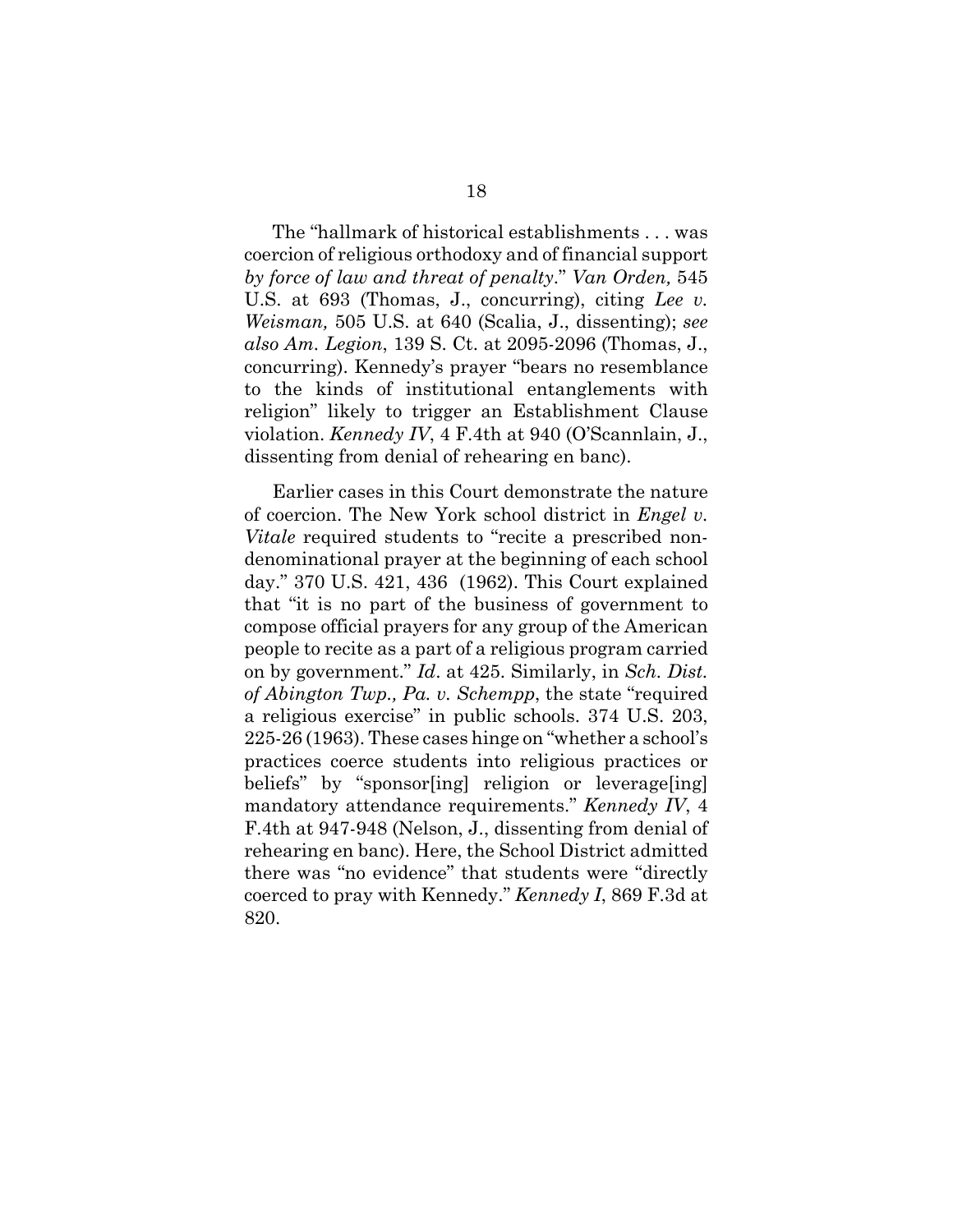The Ninth Circuit attempted to find "coercion" because one student "feared he would get less playing time if he did not participate" in Kennedy's prayers. *Kennedy IV*, 991 F.3d at 2021 (Christen, J., concurring in denial of rehearing en banc). But even this "subtle coercive pressure," similar to the graduation ceremony in *Lee* (505 U.S. at 592) is hardly equivalent to the legal coercion in *Engel v. Vitale, Sch. Dist. of Abington Twp.,* or in *Barnette*, where students were required by law to recite the Pledge of Allegiance or face draconian penalties such as expulsion or the prosecution of their parents for causing delinquency. *Barnette*, 319 U.S. at 629-630.

#### **D. Student observation of prayer is not tantamount to coercion.**

Even without coercion, the School District and the Ninth Circuit are apoplectic over the possibility that Kennedy might be seen by students when he prays, as if prayer were a shameful act to be hidden in darkness. Kennedy was informed that his prayer must be "physically separate from student activity," "in a private location," not "outwardly discernible as religious activity" (kneeling or speaking aloud), not "readily observable" by students or the public. *Kennedy IV*, 4 F.4th at 931-932 (9th Cir. 2021) (O'Scannlain, J., dissenting from denial of rehearing en banc); *Kennedy III*, 991 F.3d at 1011-13.

Nothing could be more offensive to American history and practice than these sweeping pronouncements. Such an interpretation would condemn even teachers who, "within the eyesight of students," are observed "folding their hands or bowing their heads" to give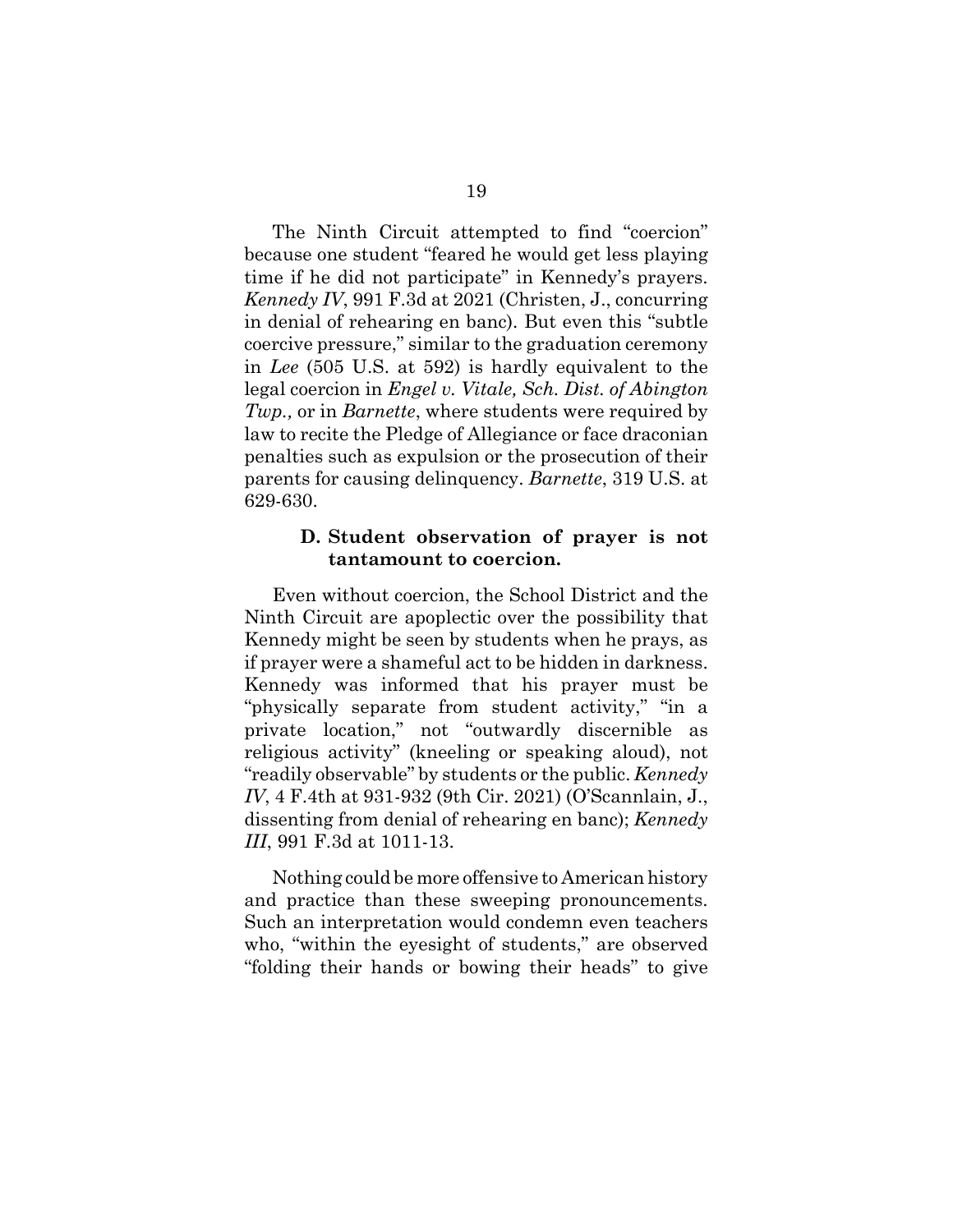thanks before a meal. *Kennedy II*, 139 S. Ct. at 636 (Alito, J., concurring). One concurring Ninth Circuit judge acknowledged there is no case law holding that "a high school teacher must be out of sight of students or jump into the nearest broom closet" to say a private prayer, and an on-duty teacher who briefly prays before her meal "would not risk sending a message that [the School District] endorses her faith." *Kennedy III*, 991 F.3d at 1052 (Christen, J., concurring). But in the same breath, "this football coach's prayer at the fifty-yard line, immediately after a game, under stadium lights and in front of players and spectators, objectively sent a public message." *Id*. The court scrambles its own message.

The Ninth Circuit veers away from "the constitutional right Kennedy *actually asserted*—and the District *actually denied*." *Kennedy IV*, 4 F.4th at 930 (O'Scannlain, J., dissenting from denial of rehearing en banc). That right is stated up front in the first of two questions presented to this Court:

Whether a public-school employee who says a brief, quiet prayer by himself while at school and visible to students is engaged in government speech that lacks any First Amendment protection.

Rather than "attempting to pinpoint" the constitutionally relevant facts, "the Ninth Circuit recounted all of petitioner's prayer-related activities over the course of several years." *Kennedy II*, 139 S. Ct. at 636 (Alito, J., concurring). *See, e.g., Kennedy I*, 869 F.3d at 825 ("the relevant 'speech at issue' involves kneeling and praying on the fifty-yard line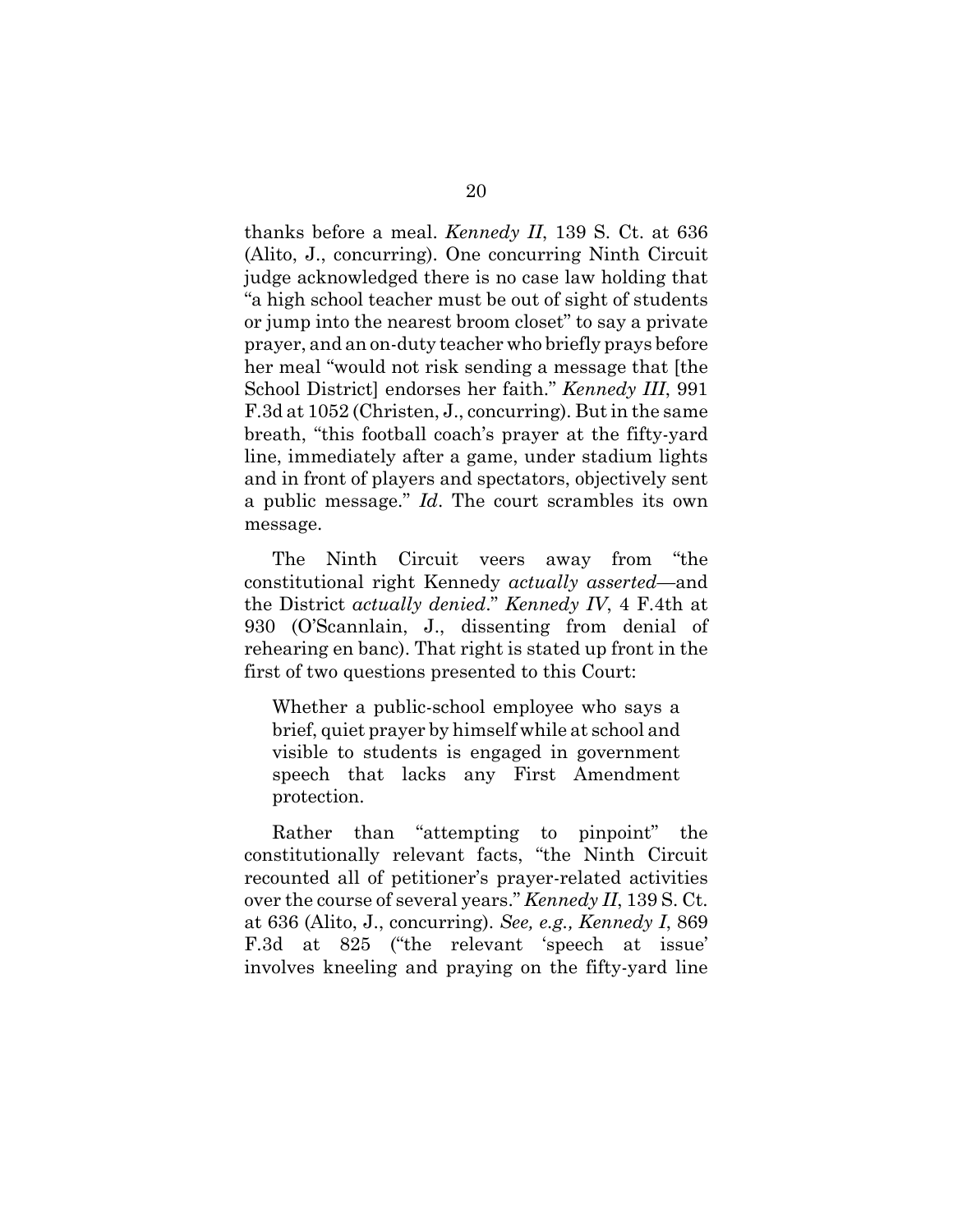*immediately* after games *while in view of students and parents*"); *Kennedy III*, 991 F.3d at 1015 ("Kennedy insisted that his speech occur while players stood next to him, fans watched from the stands, and he stood at the center of the football field."). The court denied that its first opinion suggested "a teacher bowing her head in silent prayer before a meal in the school cafeteria would constitute speech as a government employee" (*id*. 1015) but offered no credible rationale to distinguish that prayer from Kennedy's practice, other than his mere visibility to students and the publicity generated during the course of litigation.

One judge went so far as to pronounce a *theological* judgment that Kennedy's "staged public prayers . . . clearly flout the instructions found in the Sermon on the Mount on the appropriate way to pray." *Kennedy IV*, 4 F.4th at 926 (Smith, J., concurring in denial of rehearing en banc). This remark smacks of hostility and defies the benevolent neutrality required of government.

# **III. THE NINTH CIRCUIT PITS THE ESTABLISHMENT CLAUSE AGAINST THE FREE EXERCISE CLAUSE, CREATING TENSION WHERE NONE EXISTS.**

The line between religion and government tends to be "a blurred, indistinct, and variable barrier depending on all the circumstances of a particular relationship." *Lemon v. Kurzman*, 403 U.S. 602, 614 (1974); *Zorach,* 343 U.S. at 312. Drawing that line is a particularly thorny task where a single individual is both a government representative and a private citizen. But the difficulties should not be exaggerated.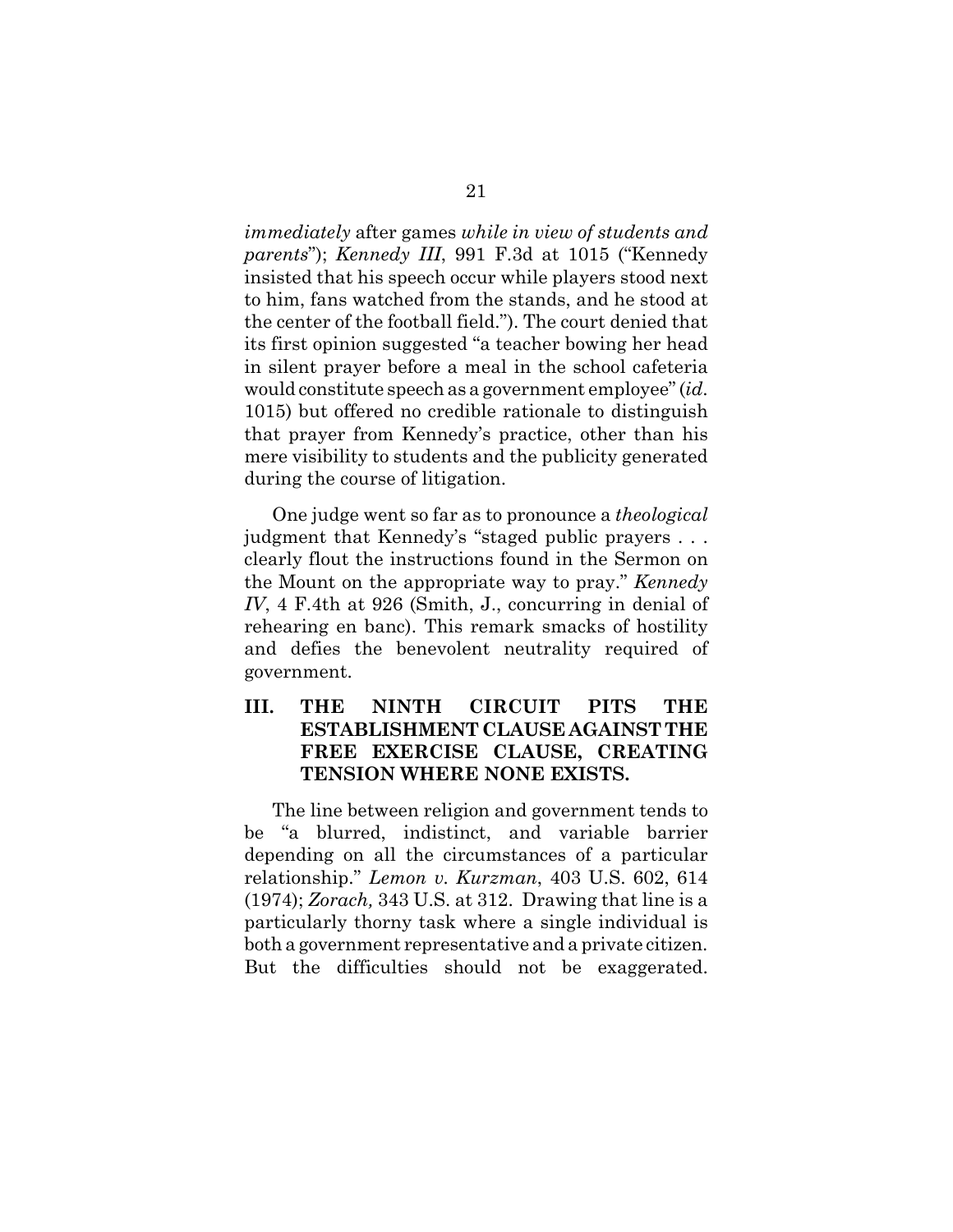American history is replete with official acknowledgements of religion and even proclamations calling on citizens to pray.

The Ninth Circuit fails to "distinguish between real threat and mere shadow." *Am. Legion*, 139 S. Ct. at 2091 (Breyer, J., concurring); *Van Orden*, 545 U. S. at 704 (Breyer, J., opinion concurring in judgment) (quoting *School Dist. of Abington Township* v. *Schempp*, 374 U. S. at 308 (Goldberg, J., concurring)). It "leaps beyond the Establishment Clause's original meaning to the detriment of free exercise rights." *Kennedy IV*, 4 F.4th at 949 (Nelson, J., dissenting from denial of rehearing en banc).

Both Religion Clauses "secure religious liberty." *Engel v. Vitale,* 370 U.S. at 430. The Establishment Clause was not designed to "*purge religion from the public square*." *Kennedy IV*, 4 F.4th at 953 (Nelson, J., dissenting from denial of rehearing en banc) (emphasis added). "Historical practice shows that allowing religion in the public square was never understood to be an establishment." *Id*. at 950; *see* 3 Joseph Story, Commentaries on the Constitution of the United States § 405 (1833). This Court must preserve benevolent neutrality, avoid "callous indifference" (*Zorach*, 343 U.S. at 314), and ensure the Establishment Clause is not used as a destructive force against religion.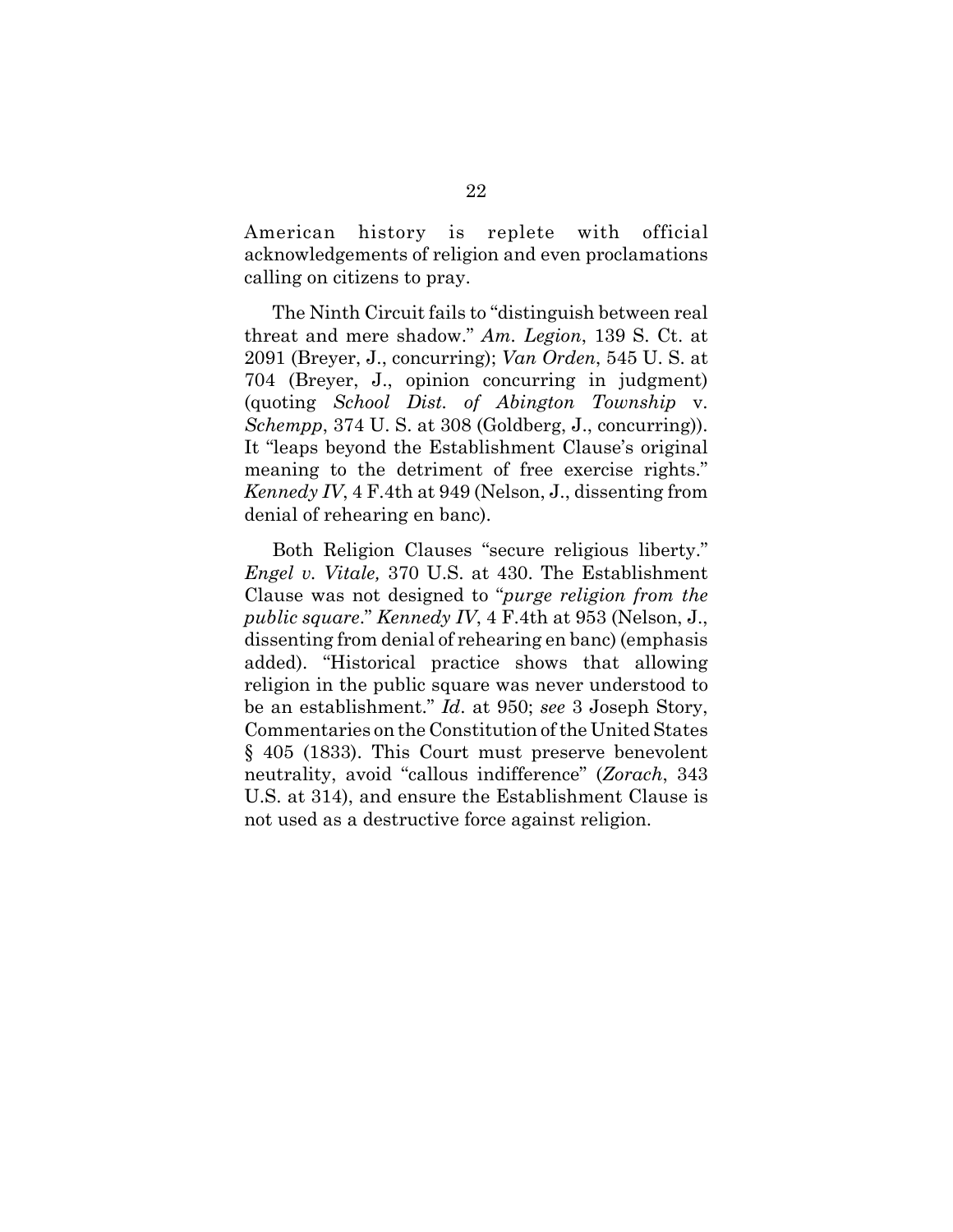# **A. The Establishment Clause does not justify a government employer's denial of an employee's First Amendment freedoms.**

The Ninth Circuit makes the "indefensible" assumption that "*allowing* Kennedy to pray[] on the fifty-yard line immediately following the game in full view of students and spectators *would* constitute an Establishment Clause violation." *Kennedy IV*, 4 F.4th at 954 (Collins, J., dissenting from denial of rehearing en banc), citing *Kennedy III*, 991 F.3d at 1022 (emphasis added) (cleaned up). The School District, in defense of its suppression of Kennedy's speech and free exercise rights, alleges it has a "compelling state interest to avoid violating the Establishment Clause." Id. at 1020. That interest allegedly "trumps [a teacher's] right to free speech." *Id.* at 1016-17, quoting *Peloza*, 37 F.3d at 522. This rationale is claimed to be "adequate justification for treating [Kennedy] differently from any other member of the public." *Lane*, 573 U.S. at 242, quoting *Garcetti*, 547 U.S. at 418. The Ninth Circuit supports its reasoning by citing two cases in which this Court *rejected* a school's Establishment Clause defense, even under the much-criticized *Lemon* test: *Good News Club v. Milford Cent. Sch.*, 533 U.S. 98, 113 (2001) ("we conclude the school has no valid Establishment Clause interest"); *Widmar v. Vincent*, 454 U.S. 263, 276 (1981) ("we are unable to recognize the State's interest as sufficiently 'compelling' to justify content-based discrimination against respondents' religious speech").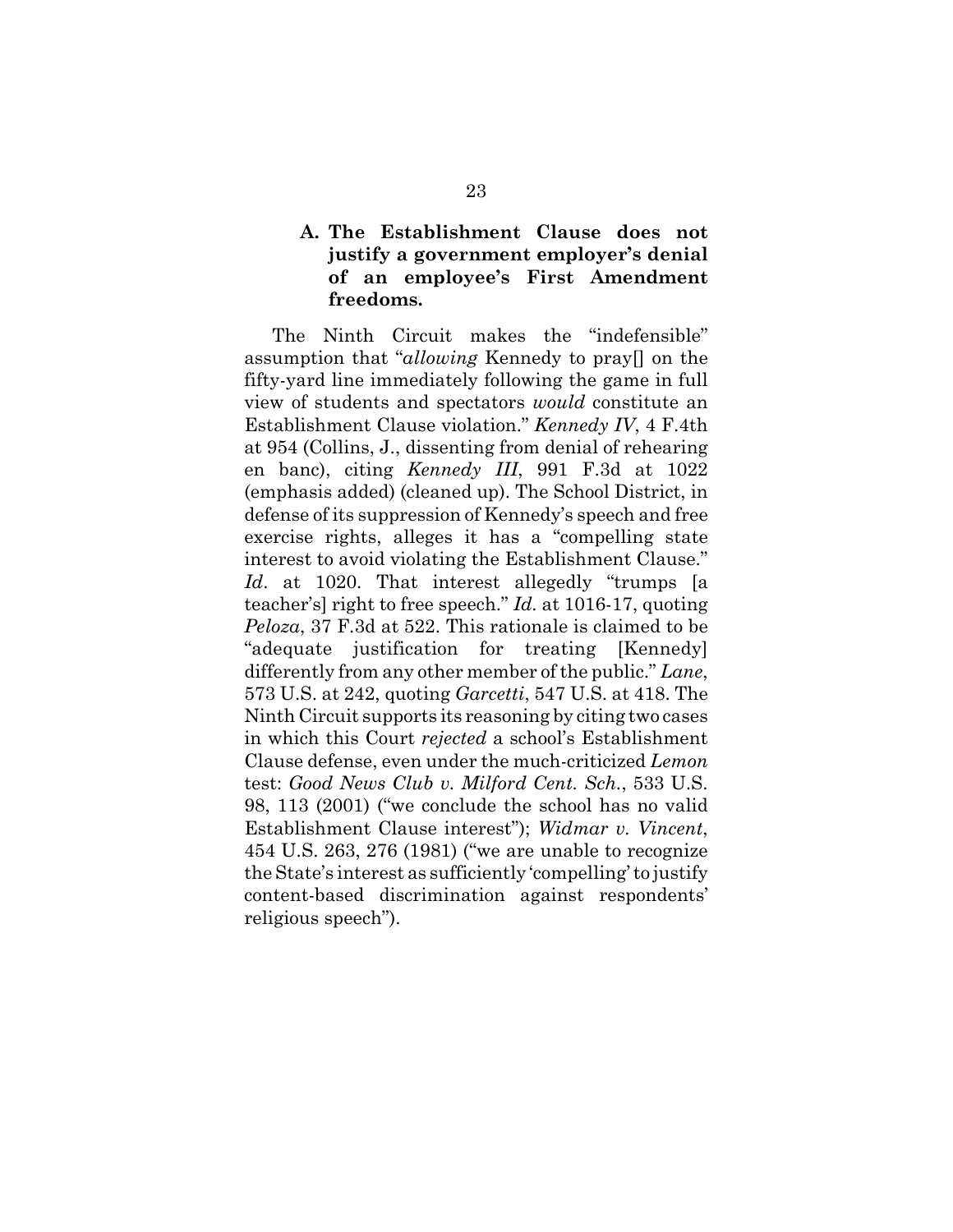The Ninth Circuit's contention "that the Constitution not only permitted, but *required*, the District to punish Kennedy's private prayer . . . subverts the entire thrust of the Establishment Clause, transforming a *shield* for individual religious liberty into a *sword* for governments to *defeat* individuals' claims to Free Exercise." *Kennedy IV*, 4 F.4th at 938 (O'Scannlain, J., dissenting from denial of rehearing en banc). This turns the First Amendment upside down.

## **B. The First Amendment guarantees heightened protection for** *religion***, not "irreligion."**

The Ninth Circuit falls prey to the mistaken notion that the Establishment Clause mandates not only government neutrality between one religion and another, but also "between religion and nonreligion." *Kennedy III*, 991 F.3d at 1017, citing *McCreary County v. ACLU*, 545 U.S. 844, 860 (2005) (quoting *Epperson v. Arkansas*, 393 U.S. 97, 104 (1968)). The First Amendment rejects this counterfeit "neutrality"—it respects all views but grants heightened protection for *religion*.

The Religion Clauses were "written by the descendants of people who had come to this land precisely so that they could practice their religion freely." *McCreary,* 545 U.S. at 881. Both Clauses were designed to prevent an established national church like the Church of England, controlled and funded by government, and to prohibit governmental preference for any one Christian sect. *Terrett v. Taylor*, 13 U.S. (9 Cranch) 43, 49 (1815). In the "crucible of litigation," modern courts have acknowledged "the right to select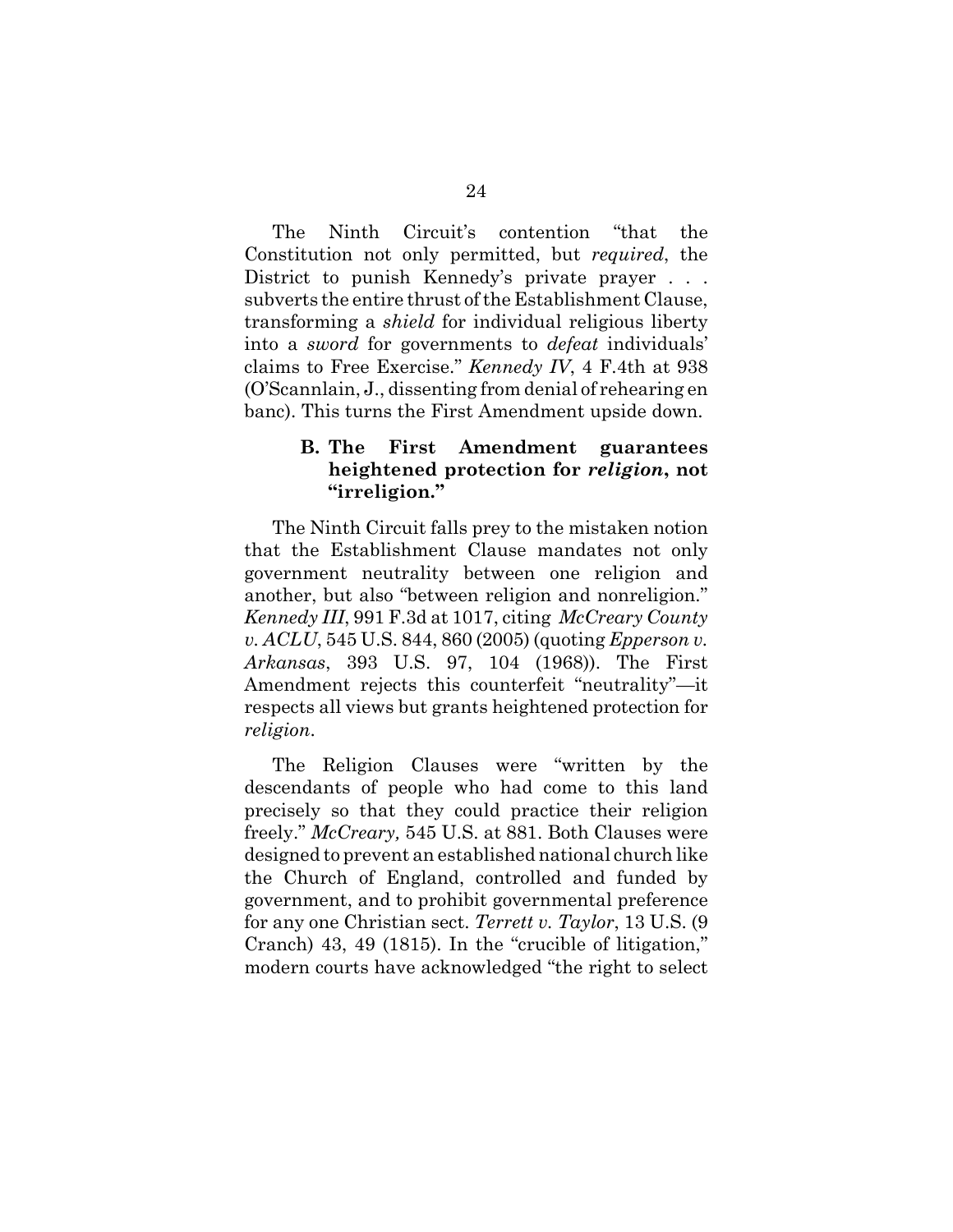any religious faith or none at all." *Wallace v. Jaffree,* 472 U.S. 38, 52-53 (1985). But this Court has distanced itself from placing "irreligion" on a par with religion. "Despite Justice Stevens' recitation of occasional language to the contrary . . . we have not, and do not, adhere to the principle that the Establishment Clause bars any and all governmental preference for religion over irreligion." *Van Orden,* 545 U.S. at 684 n. 3. Justice Scalia's *McCreary* dissent foreshadows this pronouncement. "With all of this reality (and much more) staring it in the face, how can the Court *possibly* assert that 'the First Amendment mandates governmental neutrality between . . . religion and nonreligion . . . . ' Who says so? Surely not the words of the Constitution. Surely not the history and traditions that reflect our society's constant understanding of those words." *McCreary,* 545 U.S. at 889 (Scalia, J., dissenting) (citing majority opinion, *id.* at 875-876).

### **C. This case lacks the** *state* **action required for an Establishment Clause violation.**

Kennedy's private religious speech is not state action and consequently does not transgress the Establishment Clause, "which announces a constraint on the *State*, rather than non-state actors." *Kennedy IV*, 4 F.4th at 940 (O'Scannlain, J., dissenting from denial of rehearing en banc). "[T]he First Amendment *constrains governmental actors* and *protects private actors*." *Manhattan Cmty. Access Corp. v. Halleck*, 139 S. Ct. 1921, 1926 (2019) (emphasis added). Bremerton "backed itself into the corner" by admitting that the District targeted Kennedy's prayer "*because* the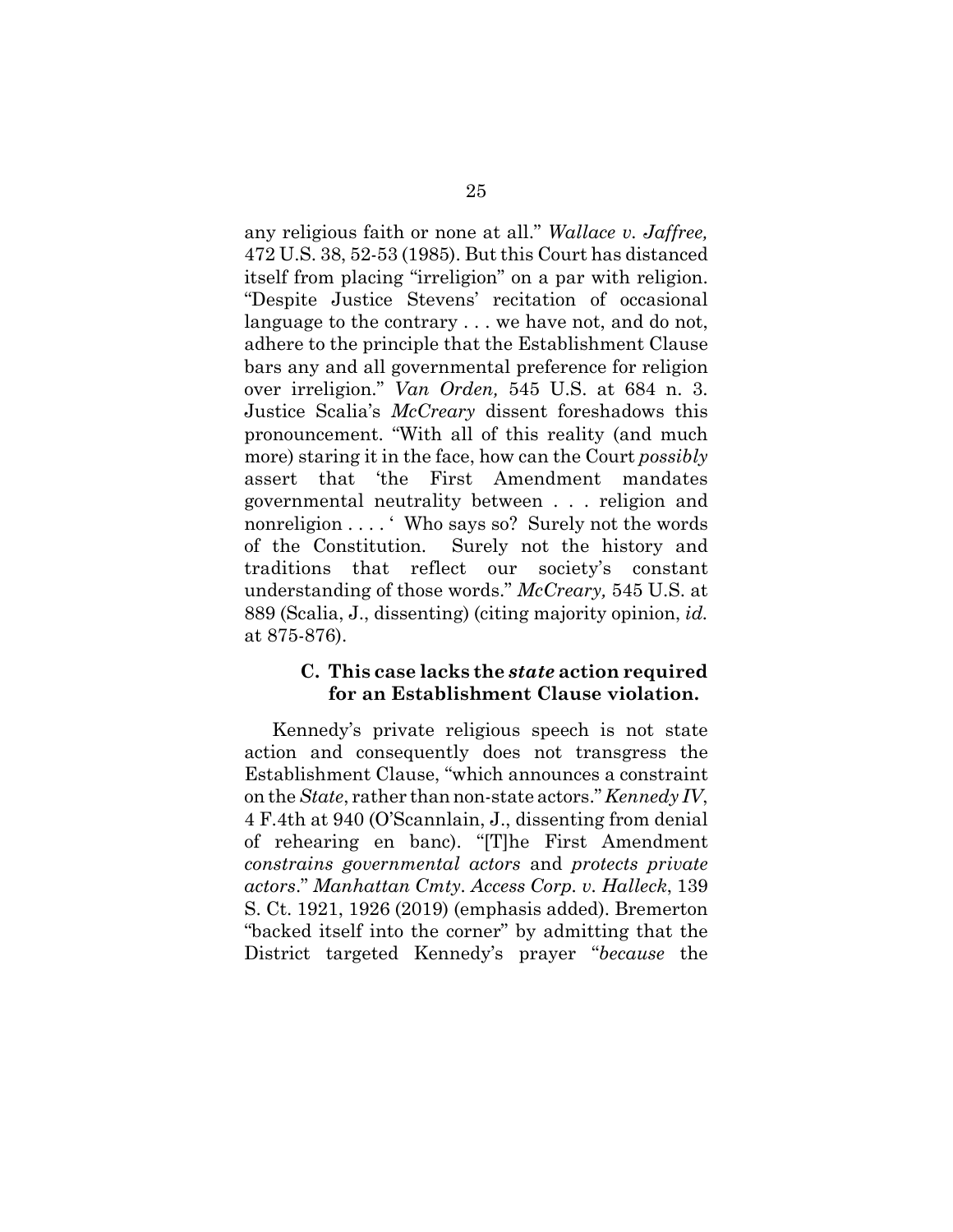conduct is religious." *Kennedy IV*, 4 F.4th at 939 (O'Scannlain, J., dissenting from denial of rehearing en banc), quoting *Kennedy III*, 991 F.3d at 1020 (emphasis in original). Such intentional targeting is the epitome of a Free Exercise violation.

Decades ago, this Court described the Establishment Clause as "forestal[ling] compulsion by law of the acceptance of any creed or the practice of any form of worship." *Cantwell v. Connecticut*, 310 U.S. 296, 303 (1940). Nothing in this case remotely fits this description. Kennedy's prayer, like other private religious speech on public school property, "does not constitute state action" and therefore does not violate the Establishment Clause. *Kennedy IV*, 4 F.4th at 940 (O'Scannlain, J., dissenting from denial of rehearing en banc) (collecting cases).

### **D. No** *reasonable* **observer would attribute Kennedy's prayer to the School District.**

The School District reverted to an "objective observer" analysis "because someone *might* mistakenly attribute Kennedy's prayer to the District." *Kennedy IV*, 4 F.4th at 941 (O'Scannlain, J., dissenting from denial of rehearing en banc). The Ninth Circuit reasoned that "an objective student observer" would see Kennedy "perform a distinctively Christian religious act on a secured portion of school property while supervising students"—"something no ordinary citizen could do." *Kennedy I*, 869 F.3d at 836 (Smith, J., specially concurring). After this Court remanded the case, the Ninth Circuit doubled down and manufactured a "mandate" to silence Kennedy, based on the possible misperception of endorsement. *See*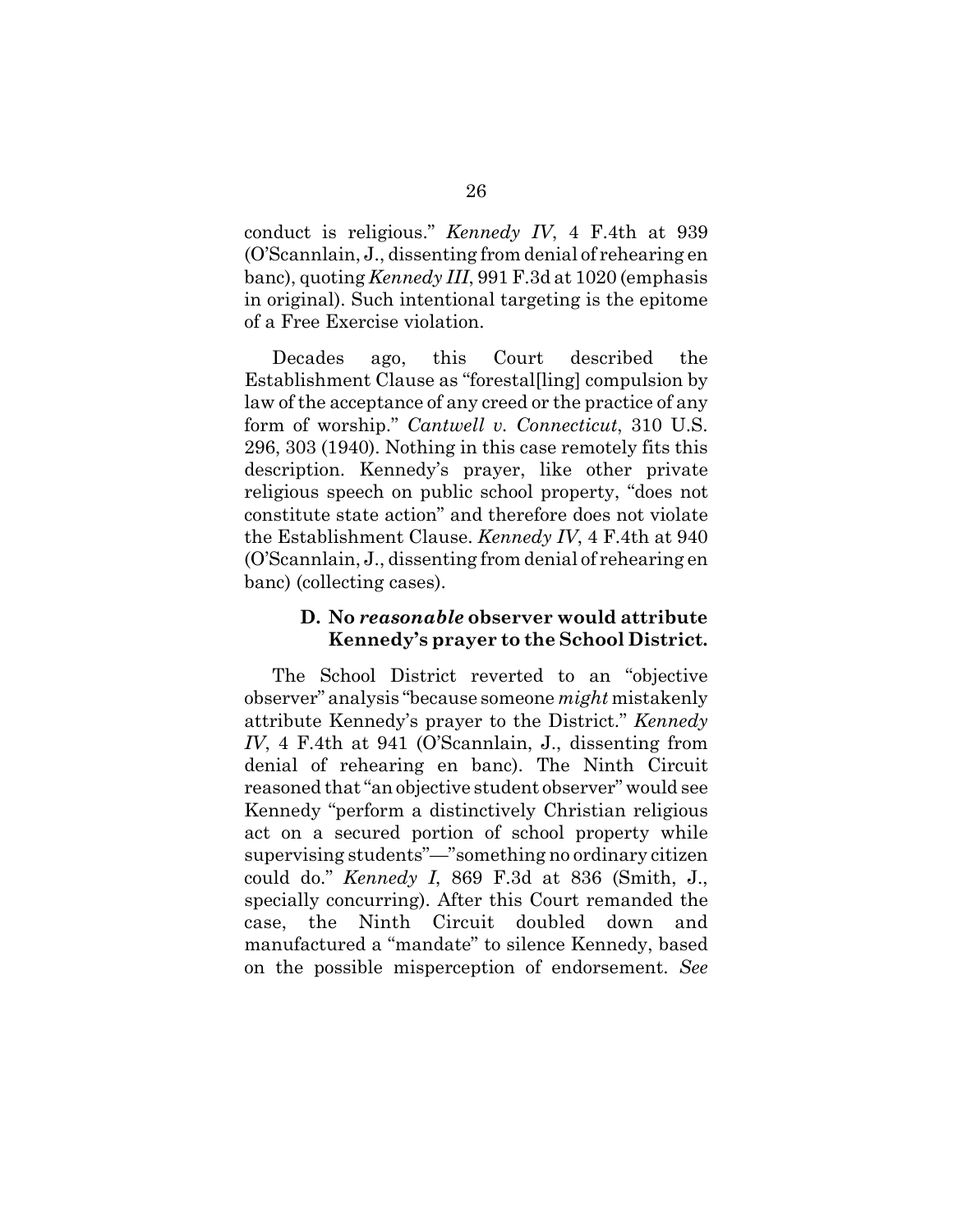*Kennedy III*, 991 F.3d at 1016-19; *Kennedy IV*, 4 F.4th at 929 (Christen, J., concurring in denial of rehearing en banc) ("Had BSD abandoned its opposition to Coach Kennedy's on-field prayers after his multiple interviews with local and national media, an objective observer would have perceived that BSD endorsed his speech.")

The School District relied heavily on *Santa Fe* in applying the "objective observer" test to Kennedy's "pugilistic efforts to generate publicity in order to gain approval of [his] on-field religious activities." *Kennedy III*, 991 F.3d at 1017. This test stems from the purpose and effect prongs of the now-discredited *Lemon* test, "an ahistorical, atextual, and failed attempt to define Establishment Clause violations." *Kennedy IV*, 4 F.4th at 945 (Nelson, J., dissenting from denial of rehearing en banc). *Santa Fe* was built on the flawed *Lemon* foundation. 530 U.S. at 319 (Rehnquist, C.J., dissenting) (the majority relied on "the most rigid version of the oft-criticized test of *Lemon*" which "has had a checkered career in the decisional law of this Court.") But this Court "no longer applies the old test articulated in *Lemon*." *Am. Legion*, 139 S. Ct. at 2092 (Kavanaugh, J., concurring). It seems the multitude of exceptions have finally swallowed the *Lemon* rule. A majority of this Court's Justices have "personally driven pencils through the creature's heart." *Kennedy IV*, 4 F.4th at 946-947 (Nelson, J., dissenting from denial of rehearing en banc), quoting *Lamb's Chapel v. Ctr. Moriches Union Free Sch. Dist.*, 508 U.S. 384, 398 (1993) (Scalia, J., concurring in the judgment).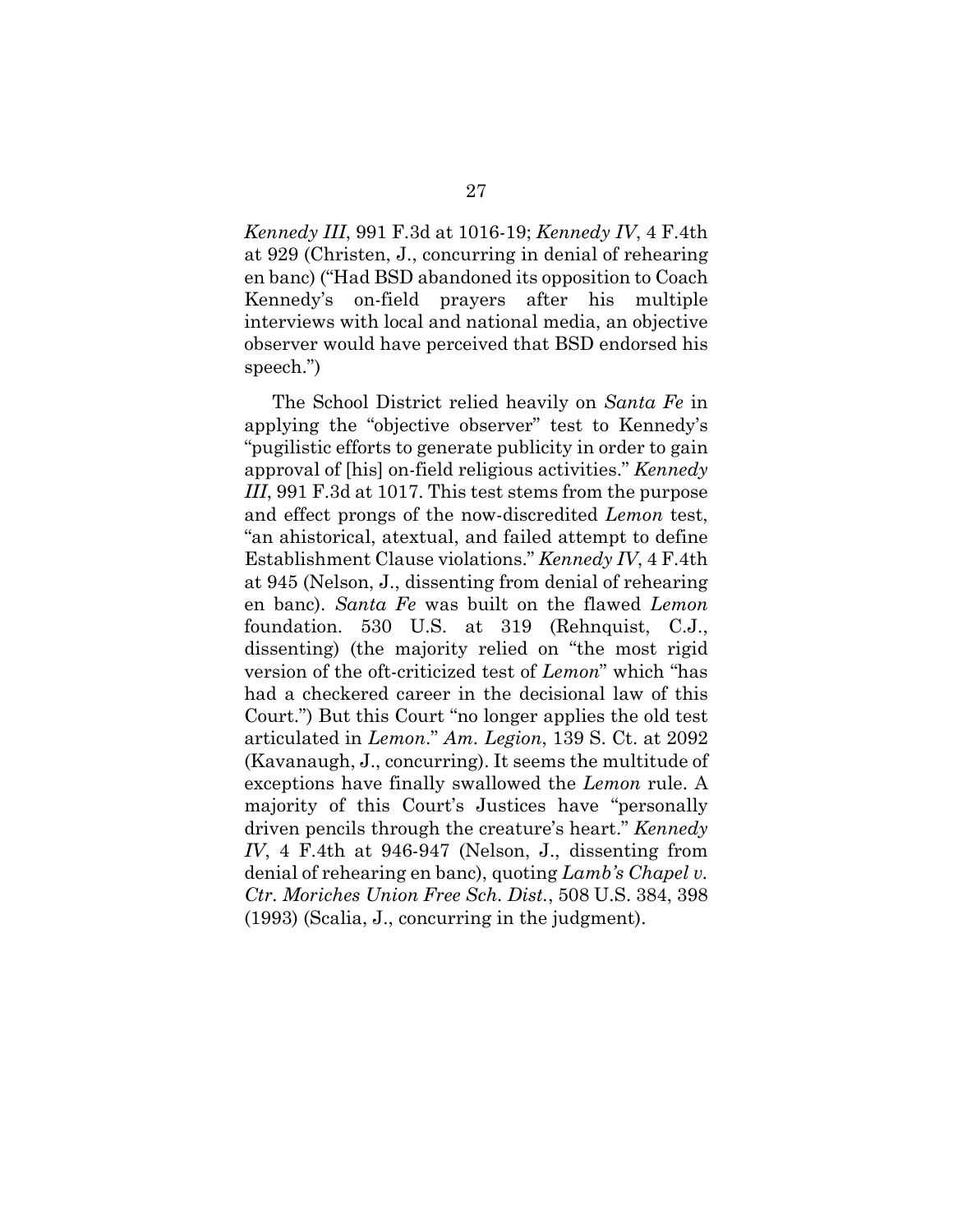Only a flight from reason would justify attributing Kennedy's prayer to the School District. The District had zero involvement in the prayers apart from its efforts at suppression. Only by ignoring that censorship could anyone think (though mistakenly) that the District endorsed Kennedy's speech. "But the mere possibility of such a mistake does not turn private speech into endorsement." *Kennedy IV*, 4 F.4th at 942 (O'Scannlain, J., dissenting from denial of rehearing en banc). "There is always *someone* who, with a particular quantum of knowledge, reasonably might perceive a particular action as an endorsement of religion." *Pinette,* 515 U.S. at 780. Justice O'Connor, the architect of the "endorsement" test, quoted this passage and added that "[n]early any government action could be overturned as a violation of the Establishment Clause if a heckler's veto sufficed to show that its message was one of endorsement." *Elk Grove*, 542 U.S. at 35 (O'Connor, J., concurring). The endorsement test is qualified: The "reasonable observer" evaluates endorsement through the lens of "history and ubiquity." *County of Allegheny v. ACLU*, 492 U.S. 573, 630 (1989) (O'Connor, concurring).

Any person aware of America's religious heritage generally (Sect. IV) or in public education specifically (Sect. II) would understand that Kennedy prayed solely as a private citizen exercising his First Amendment rights. "The proposition that schools do not endorse everything they fail to censor is not complicated." *Kennedy IV*, 4 F.4th at 941 (O'Scannlain, J., dissenting from denial of rehearing en banc), quoting *Mergens*, 496 U.S. at 250 (plurality op.). Even a "modern-day observer—infused with today's more recent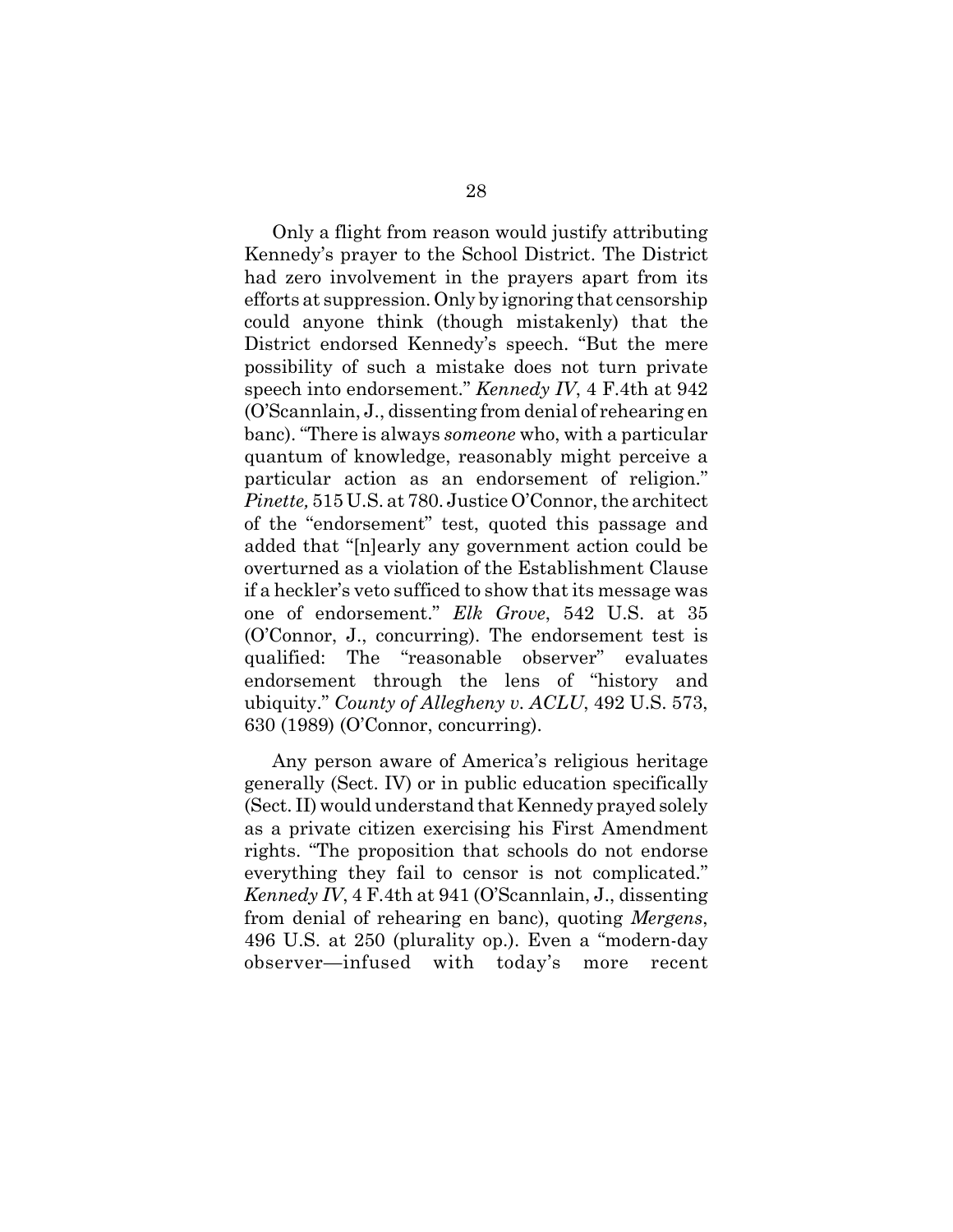separationist mentality" (*Kennedy IV*, 4 F.4th at 953 (Nelson, J., dissenting from denial of rehearing en banc)) has no basis to characterize Kennedy's obviously private prayer as government speech. Unlike *Santa Fe*, the prayer is not connected to an official school policy or broadcast as part of a school event. Cf. *Santa Fe*, 530 U.S. at 307 ("delivered to a large audience assembled as part of a regularly scheduled, school-sponsored function conducted on school property").

The "offended observer" theory is even further off base constitutionally. There is no parent or student alleging "the government coerced his or her participation in a state-sponsored prayer service." *Kennedy IV*, 4 F.4th at 930 (O'Scannlain, J., dissenting from denial of rehearing en banc). As Justice Gorsuch emphasized in *Am. Legion*, this "theory of standing has no basis in law," as it fails to articulate a "concrete and particularized" injury. 139 S. Ct. at 2098 (Gorsuch, J., concurring). "The presence of a disagreement, however sharp and acrimonious it may be, is insufficient by itself to meet Art. III's requirements." *Id.*, quoting *Diamond v. Charles*, 476 U.S. 54, 62 (1986).

# **IV. COACH KENNEDY'S RIGHT TO PRAY MUST BE AFFIRMED WHEN CONSIDERED AGAINST THE BACKDROP OF AMERICAN HISTORY.**

Religion is woven into the fabric of American law, history, and life—both public and private. American government is inescapably linked to religion: "Our constitution was made only for a moral and religious people. It is wholly inadequate to the government of any other." Letter (Oct. 11, 1798), reprinted in 9 Works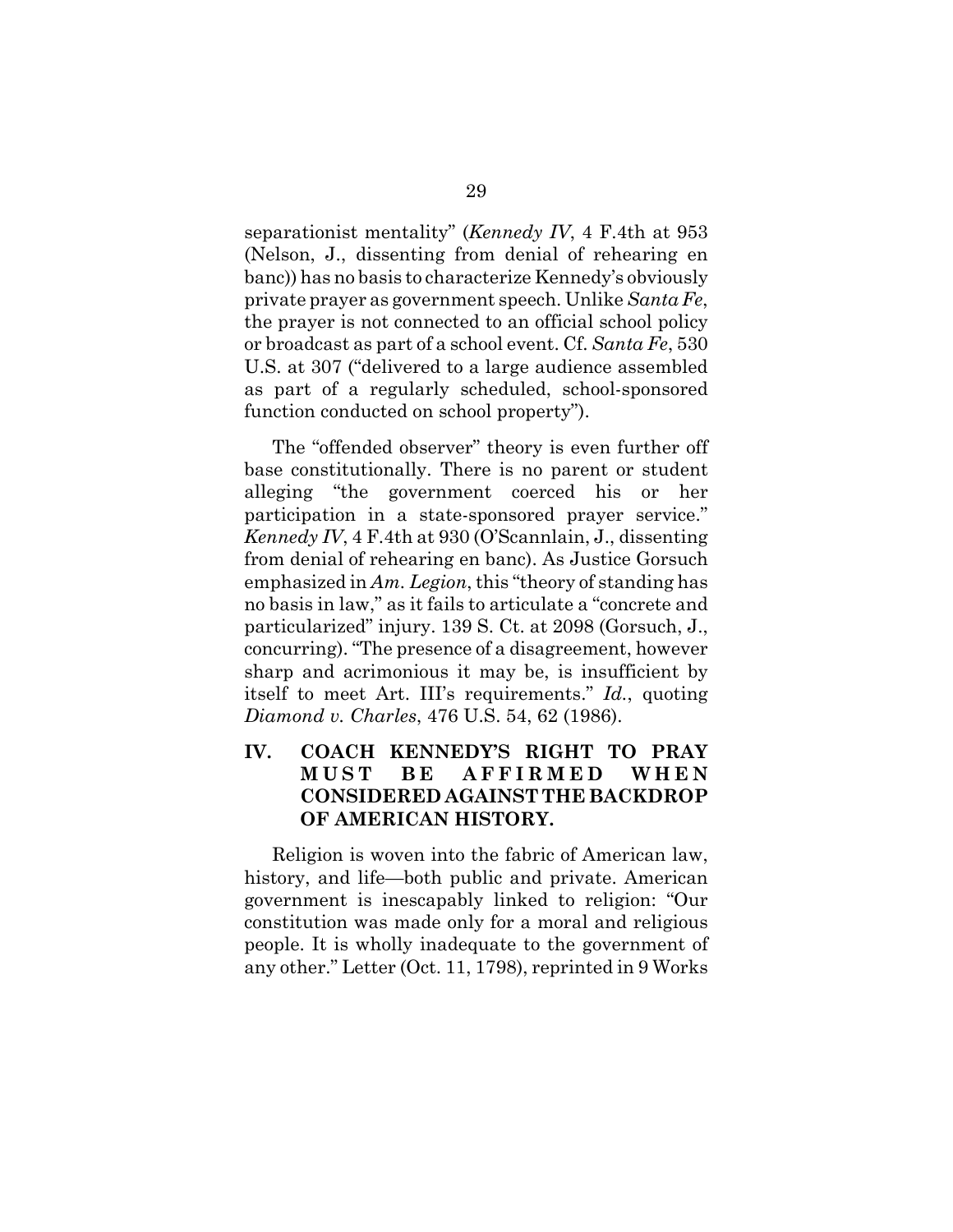of John Adams 229 (C. Adams ed. 1971). History abounds with examples of public prayer:

- When George Washington swore his oath of office on a Bible and gave his inaugural address, he said: "It would be peculiarly improper to omit in this first official act my fervent supplications to that Almighty Being who rules over the universe . . . ." Inaugural Addresses of the Presidents of the United States, S. Doc. 101-10, p. 2 (1989).
- Both Houses of Congress passed resolutions in 1789 asking President George Washington to issue a Thanksgiving Day Proclamation to "recommend to the people of the United States a day of public thanksgiving and prayer. . . ." 1 Annals of Cong. 90, 914 (internal quotation marks omitted). *Van Orden v. Perry,* 545 U.S. at 686; *see also* Presidential Proclamation, 1 Messages and Papers of the Presidents, 1789- 1897, p. 64 (J. Richardson ed. 1897). This tradition of Thanksgiving Proclamations—with their religious theme of prayerful gratitude to God—has been adhered to by almost every President.
- President Lincoln designated April 30, 1863, as a National Day of Prayer and Humiliation. *See McCreary County,* 545 U.S. at 910 n. 13 (Scalia, J., dissenting).
- In 1998, Congress designated the last Monday in May as Memorial Day, requesting a Presidential Proclamation "calling on the people of the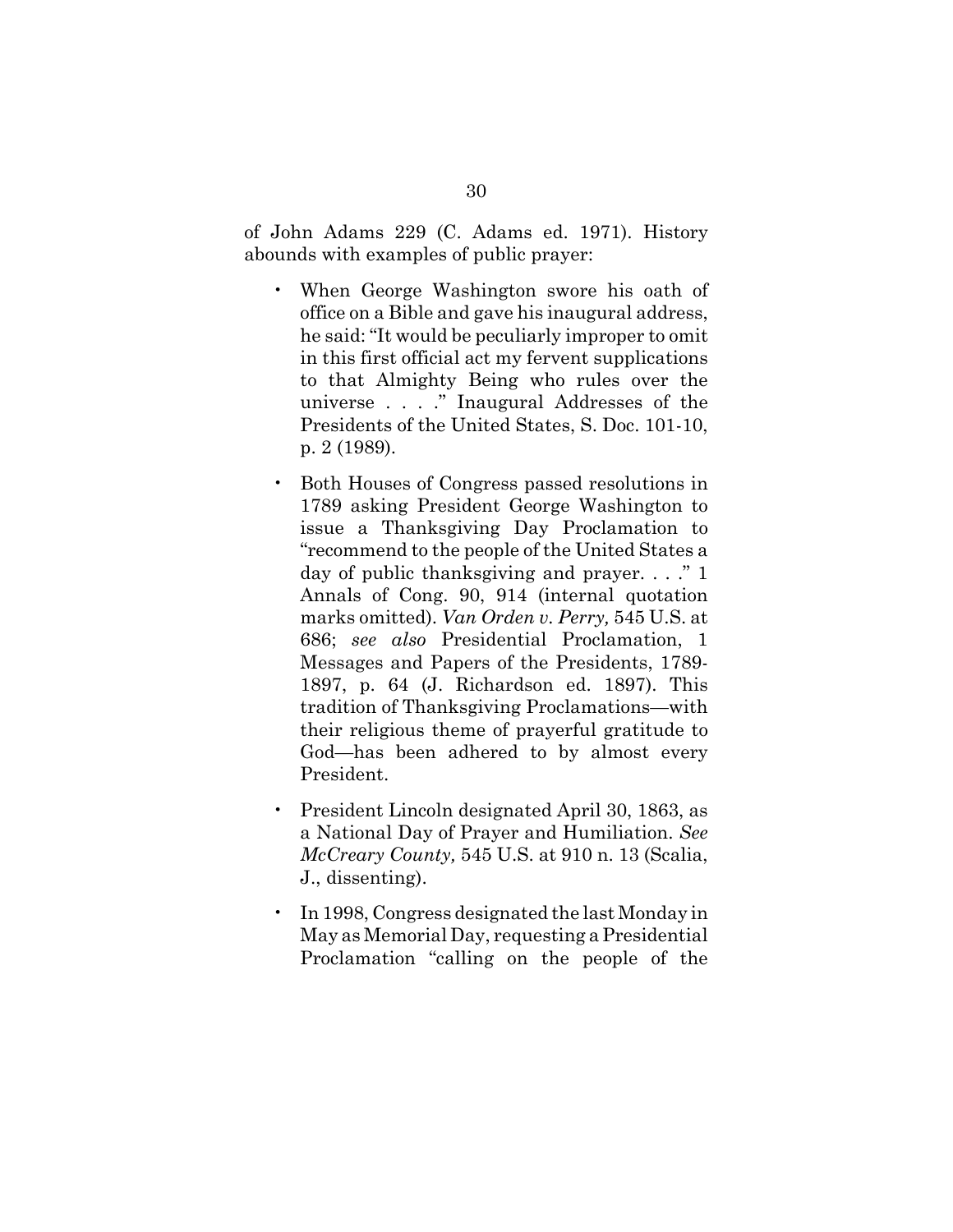United States to observe [the day] by praying, according to their individual religious faith, for permanent peace." 36 U.S.C. § 116(b)(1).

American history is "replete with official references to the value and invocation of Divine guidance in deliberations and pronouncements of the Founding Fathers." *Lynch,* 465 U.S. at 675. The legislative prayer upheld in *Marsh v. Chambers*, 463 U.S. 783 (1983) was rooted "in the events of the first week of the First Session of the First Congress in 1789," when Congress provided for paid Chaplains in both houses. *Lynch*, 465 U.S. at 674. "It would be difficult to identify a more striking example of the accommodation of religious belief intended by the Framers." *Id*. All three branches of government consistently acknowledge the role of religion in America. *Id*. Various official pronouncements, including Christmas and Thanksgiving holidays, have been expressed in religious terms (*id*. at 676), and "[t]here are countless other illustrations of the Government's acknowledgment of our religious heritage and governmental sponsorship of graphic manifestations of that heritage . . . ." *Id*. at 677. Such acknowledgment "follows the best of our traditions" and "respects the religious nature of our people." *Zorach,* 343 U.S. at 314.

The Ninth Circuit discounts all this history and its opinion "bristles with hostility to all things religious in public life." *Santa Fe*, 530 U.S. at 318 (Rehnquist, C.J., dissenting). Historically, religion is closely linked to public education. "In our nation's early days, clergy oversaw education and often intermixed religious training." *Kennedy IV*, 4 F.4th at 950 (Nelson, J.,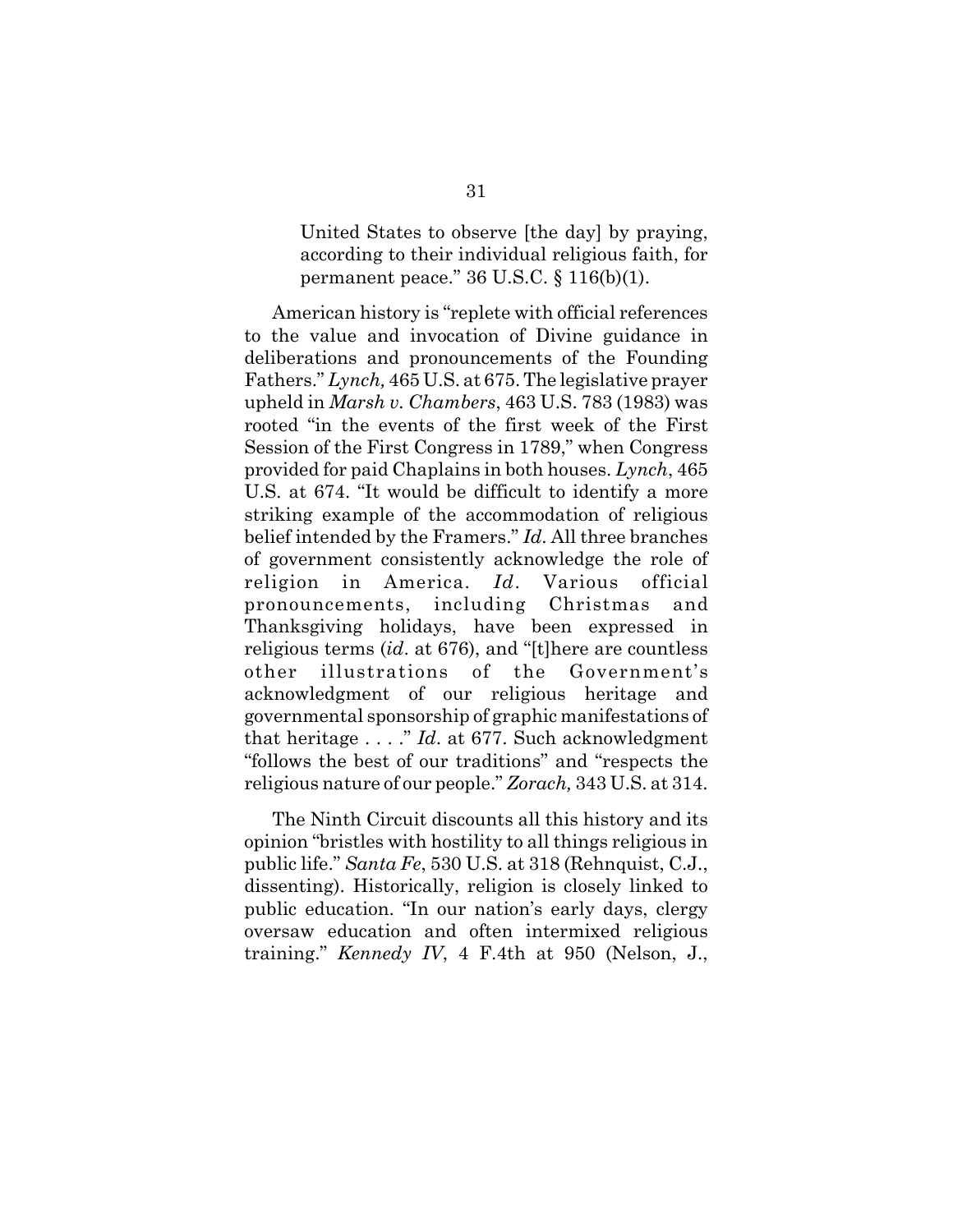dissenting from denial of rehearing en banc), citing Joseph P. Viteritti, *Blaine's Wake: School Choice, the First Amendment, and State Constitutional Law*, 21 Harv. J. L. & Pub. Pol'y 657, 663 (1998); *see also* Alexis de Tocqueville, 1 Democracy in America 314 n.f (2d ed. 1900) ("Almost all education is entrusted to the clergy.").

In view of this extensive historical background, it is no wonder this Court has returned to a historical test to interpret the Establishment Clause. Although "prayer is by definition religious" (*Am. Legion*, 139 S. Ct. at 2087), this Court discarded *Lemon* in favor of a historical approach to legislative prayer in *Marsh v. Chambers* and *Town of Greece v. Galloway*, 572 U.S. 565 (2014). The plurality in *Van Orden* analyzed a monument in view of "our Nation's history." *Van Orden*, 545 U.S. at 686. "This history-based test is not *a* way to approach Establishment Clause cases, *see Am. Legion*, 139 S. Ct. at 2092 (Kavanaugh, J., concurring)—it should be *the* way." *Kennedy IV*, 4 F.4th at 950 (Nelson, J., dissenting from denial of rehearing en banc). There is ample support for a history-based test in the context of public education, but "[t]he [Ninth Circuit] panel missed that cue" and instead applied "an ahistorical and expansive view of the Establishment Clause." *Id*. at 946. The "unmistakable" message of *Am. Legion* is that "*Town of Greece*, not *Lemon*" is the appropriate test—not because of the antiquity of a practice but rather "its compliance with ageless principles." 139 S. Ct. at 2102 (Gorsuch, J., concurring).

The right to individual, private prayer complies with "ageless principles." America's Founders